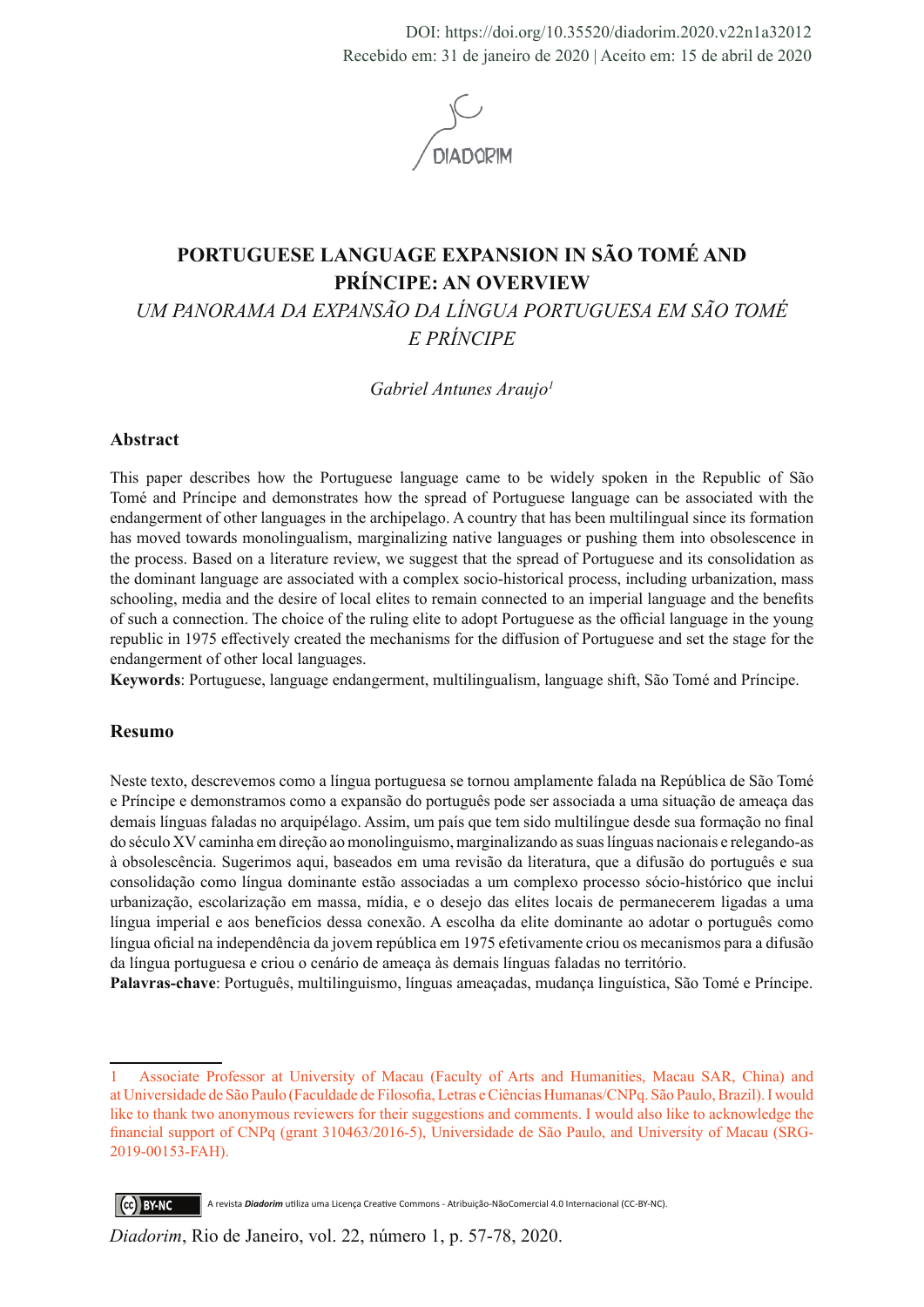## **Introduction**

In this overview, based on a literature review, we describe how Portuguese came to be the major language in the Republic of São Tomé and Príncipe (STP) and suggest that its expansion has imperilled other languages spoken in the archipelago. STP, a multilingual country since its formation in the late fifteenth century, it is now moving towards monolingualism, marginalizing native languages or pushing them into the process of extinction. The spread and dominance of the Portuguese language in STP are the result of sociolinguistic dynamics within the multilingual context of the country. However, the present circumstances cannot be described solely to the language policies pursued by the government. Instead, the current reach of the Portuguese language in STP is associated with a complex socio-historical process comprising urbanization, mass schooling, media, the dominant characteristics intrinsic to imperial languages, and a diffuse desire among the local elites to remain connected to the imperial language and to the benefits (real or imagined) associated with that connection. This desire of the elites has adversely affected local linguistic diversity and influenced the sociolinguistic fabric of the archipelago. These aforementioned factors have led to the erasure of other languages (both indigenous and transplanted) spoken in the territory. Notably, the coexistence of languages spoken in STP, including Portuguese, can be attributed to socio-historical processes of domination by groups in and out of authority. STP has, however, demonstrated a very weak ability to promote linguistic planning to facilitate the survival of its national languages.

The initial colonization of STP favoured the emergence of a Creole language: the Portuguese-based proto-creole of the Gulf of Guinea (FERRAZ, 1979; BANDEIRA, 2016; BANDEIRA; ARAUJO; FINBOW, 2019). Factors such as isolation, the removal of certain groups of speakers from the islands, linguistic contributions of African languages, creative performances of local speakers and constant influx of new actors promoted the speciation of proto-creole. Throughout the sixteenth century, Santome (ISO code 639-3: CRI) developed in the urban and rural colonial centres of São Tomé Island, while Angolar (ISO 639-3: AOA) is the language of the descendants of slaves who escaped from the sugar mills and formed maroon communities. Proto-creole speakers were transferred to the islands of Príncipe and Ano Bom, where local conditions contributed to diversification, resulting in the emergence of Lung'Ie (ISO 639-3: PRI) and Fa d'Ambô2 (ISO 639-3: FAB), respectively. Following the collapse of the sugar industry in the first half of the seventeenth century, STP was relatively isolated from global routes until the development of coffee and cocoa agribusinesses in the second half of the nineteenth century. These industries attracted investment from Portugal and intensive labour, mainly from Portugal's colonies in Africa.

In the twentieth century, the multilingual environment in STP consisted of the following

<sup>2</sup> Fa d'Ambô is spoken on the island of Ano Bom, which belonged to Portugal from its discovery until 1778, to Spain from 1778 until 1968, and thereafter to the Republic of Equatorial Guinea (ARAUJO *et al*., 2013).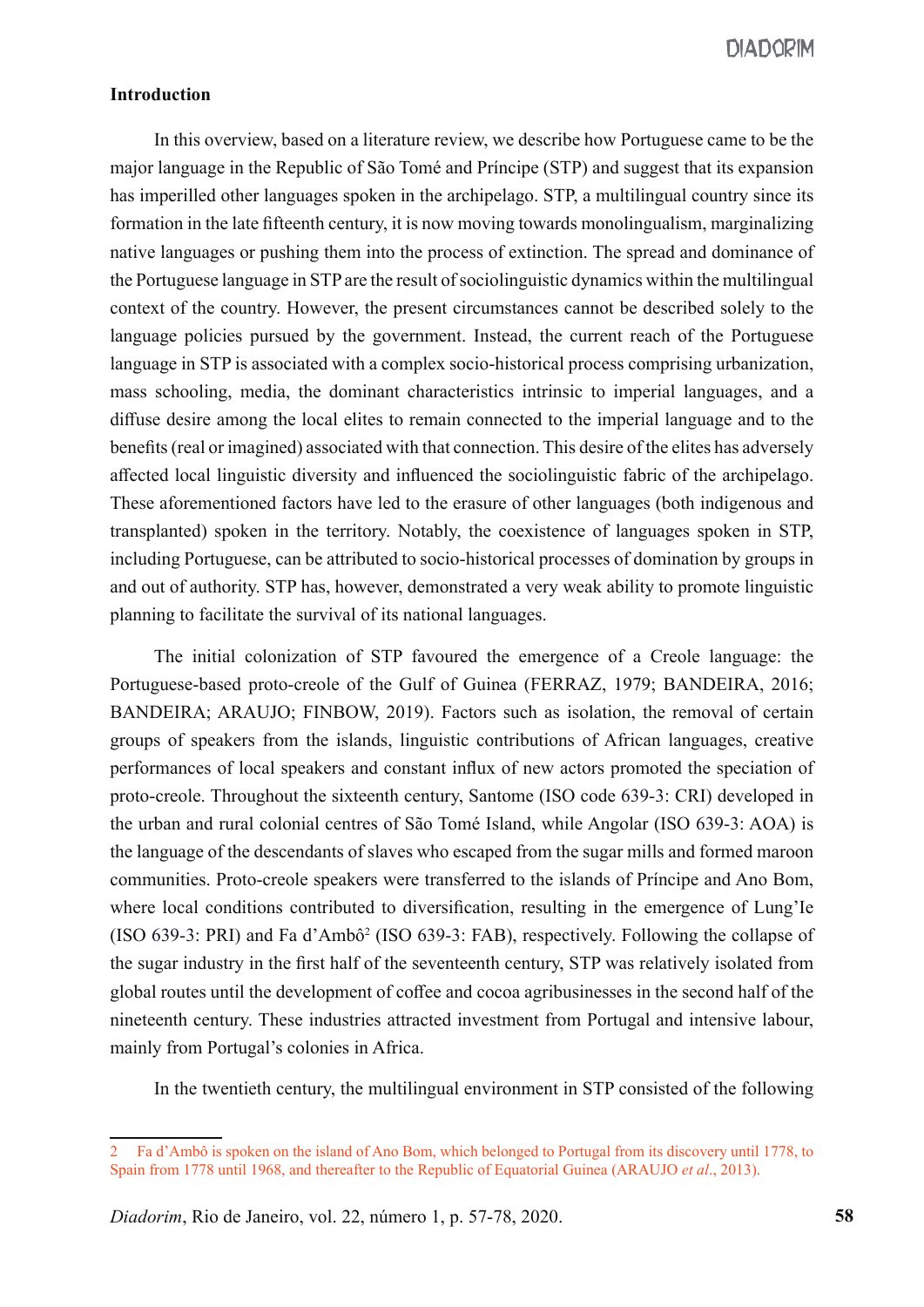*Portuguese language expansion in São Tomé and Príncipe: an overview* Gabriel Antunes Araujo

actors. The ethnic group *Forro*, whose language is Santome or Forro, which is the most widely spoken creole in the archipelago. The ethnic group *Kabuverdianu*, descendants of Cape Verdean contract workers, spoke their language mainly on farms (locally called '*roças*') until 1975, when the speakers spread to towns. The ethnic group *Principense* were speakers of Lung'Ie or Principense. The number of Principense speakers stood at less than 200 by the second half of the twentieth century (VALKHOFF, 1966; GÜNTHER, 1973, MAURER, 2009; AGOSTINHO, 2016)3 . The ethnic group *Angolar*, speakers of the Angolar language (or *Lingua Ngolá*), lived in relatively isolated areas of major towns with little outside contact (SEIBERT, 2007). Finally, the ethnic group *Tonga*, comprising contract workers and their descendants, were confined to rural properties until at least the 1960s and speaking a language described as the *Portuguese of the Tongas*<sup>4</sup> (ROUGÉ, 1992; BAXTER, 2018), in addition to European Portuguese inhabitants and a small local urban elite speaking, respectively, European Portuguese and a local variety of Portuguese, with typical linguistic features of second-language learning (see BOUCHARD 2017).

In this paper, we address how Portuguese came to be the major language in STP (see Table 1). In addition, we investigate which, if any, language policies in the archipelago promote or were put in place to promote the Portuguese language to the point of it being the main spoken language, as well as a threat to all other languages spoken in STP. To answer these questions, we analyse a series of factors, such as the process of colonization in the archipelago during the two primary economic waves (in the sixteenth and twentieth centuries), importation of labour to meet the demands of agribusinesses in these waves, process of urbanization since the 1950s, implementation of a school system, diffusion of Portuguese-language media over the last forty years, and sanitary improvements that have increased life expectancy and reduced child mortality.

| Year | <b>Population</b><br><b>Total</b> | <b>Portuguese</b>     | Santome Lung'le    |                     | Angolar              | Kabuverdianu         |
|------|-----------------------------------|-----------------------|--------------------|---------------------|----------------------|----------------------|
| 1981 | 96,661                            | 60,519<br>$(62.61\%)$ | 54,387<br>(56.27%) | 1,533<br>$(1.59\%)$ |                      |                      |
| 2012 | 187,356                           | 170,309<br>$(90.9\%)$ | 62.889<br>(33.57%) | 4.224<br>$(2.25\%)$ | 11,413<br>$(6.09\%)$ | 14,725<br>$(7.86\%)$ |

Table 1. Languages spoken in STP (1981–2012). Data from the national censuses of 1981 and 2012; adapted from INE (2016).

The remainder of this paper is organized as follows. In section 2, we describe aspects of STP colonization and the role of imported labour in the construction of the local social and

<sup>3</sup> The number of speakers of Lung'Ie varies according to the source. Here, we are assuming Maurer's (2009) and Agostinho's (2016) data as accurate.

<sup>4</sup> The term 'Tonga' currently refers to anyone whose parents are from different ethnic groups (BOUCHARD, 2017, p. 214), and therefore does not necessarily refer to the Tonga ethnic group as described by Rougé (1992) and Baxter (2002).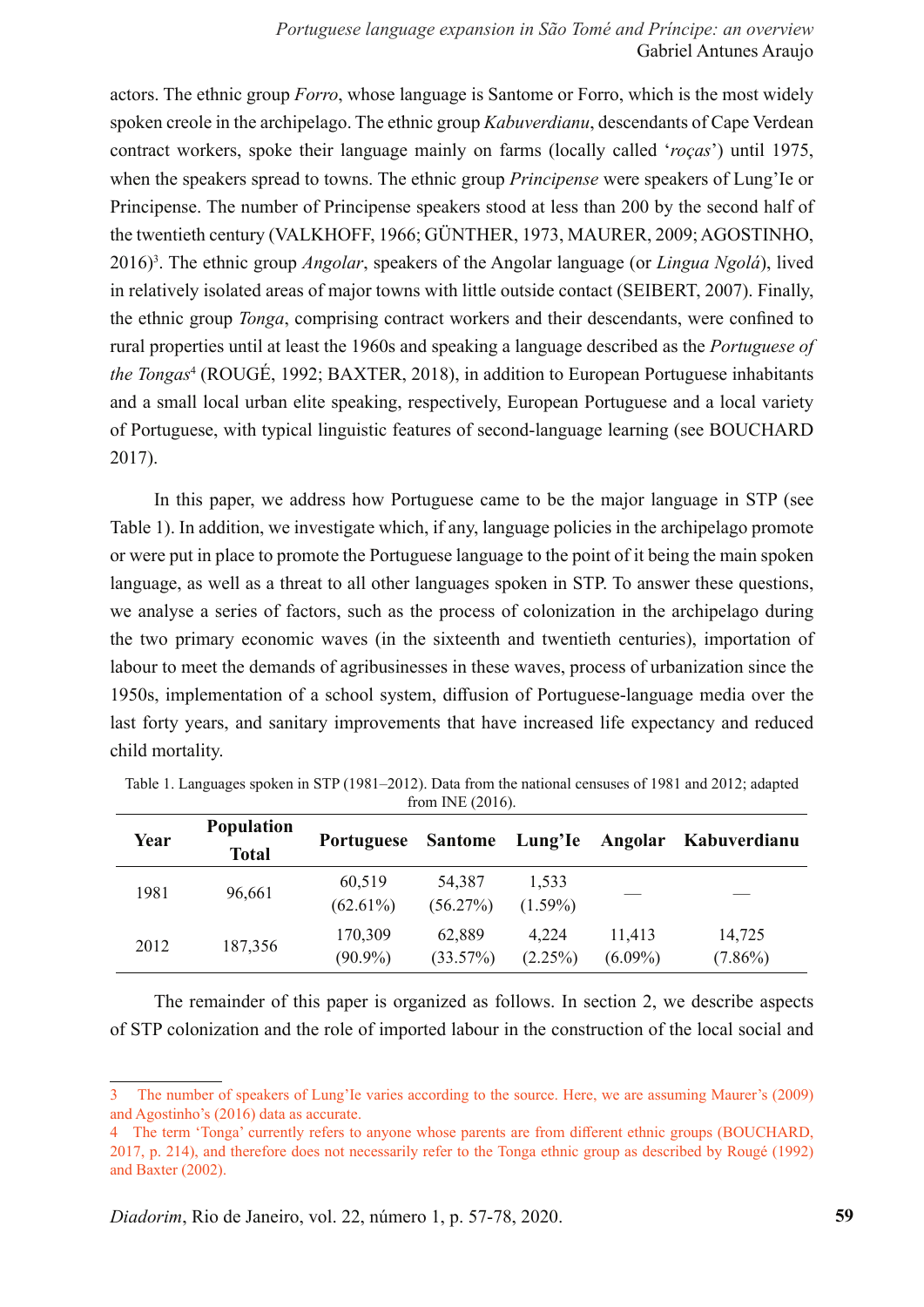linguistic fabrics. Section 3 describes how the urbanization process (beginning in the 1950s), mass schooling in the late colonial period and popularization of media after independence (1975) promoted the idea of political-social unification through the adoption of Portuguese, a language with a high linguistic capital to the detriment and marginalization of other languages. In section 4, we analyse the population census data of STP to show how language substitution for Portuguese became unchallenged in the twenty-first century based on data about the language skills of various age groups in the population. The final section presents a few concluding remarks.

#### **Colonization of São Tomé and Príncipe and the role of its language groups**

Portugal set up a colony in STP in the sixteenth century, supported initially by a sugardominated agro-industrial economy and STP being an entrepot for the shipment of slaves between West Africa and the Americas. Later, in the nineteenth and twentieth centuries, coffee and cocoa were the main drivers of the economy. However, Portugal failed to ensure the presence of a large contingent of Portuguese speakers in the archipelago during colonial era (NEGREIROS, 1895; TENREIRO, 1961; GARFIELD, 1992). The Portuguese language was present in STP during the period of colonization, when the islands were uninhabited, during the rise of sugarcane culture (decreasing to a minimum when the sugar industry collapsed in the seventeenth century), during the second agro-industrial surge of the nineteenth and twentieth centuries and at the time of independence in 1975, when the local elite elected it as the official language of the young republic. Language policies implemented since independence have promoted the Portuguese language in the islands and, in doing so, alienated other local languages and threatened the archipelago's multilingual status. To understand the diffusion of the Portuguese language in STP in the last quarter of the twentieth century and the early part of the twenty-first century, one must consider the existence of multiple sociolinguistic norms, social and linguistic historical processes and complex coexistence between local and ethnic groups and their languages.

The *de facto* colonization of STP was related to sugar production, which began in 1517 with the construction of two sugarcane mills (GARFIELD, 1992). The number of mills in the heyday of sugarcane cultivation is not precisely known. Eyzaguire (1986, p. 60) suggested that there were about 200 mills, while Serafim (2000, p. 258) suggested that there were 120 mills in 1620. If we consider that each mill employed an average of fifty slaves (EYZAGUIRE, 1986, p. 60), the population of African workers in the mills ranged from 6,000 to 10,000. Garfield (1992) estimated that between 9,000 and 12,000 slaves lived on the islands around the year 1580 at the height of sugar production. Apart from Africans, there was a small population of Portuguese speakers. Seibert (2015, p. 105-6) argued that "often, only the owner or, in his absence, the overseer was European or half-breed. The caretaker, who ran the farm staff, could be white or half-breed, but it was also often a freed black slave". Thus, the Portuguese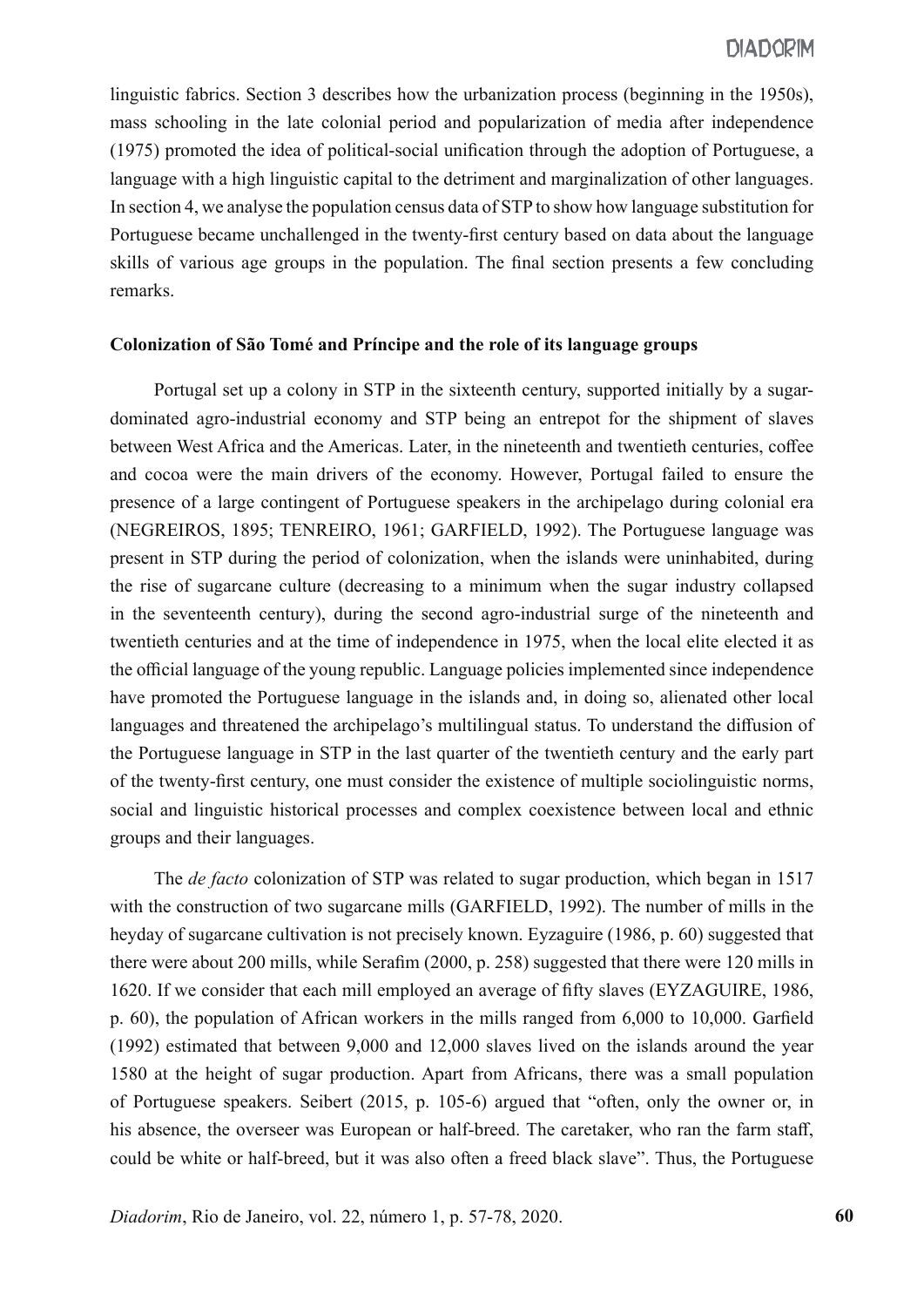population during the Sugar Age on São Tomé Island was fairly small compared to the enslaved or freed population. In addition, Seibert (2015, p. 108) stated "With the loss of the archipelago's economic relevance, the presence of whites became insignificant. In 1758, out of a population of 12,672 on both islands, there were 53 whites (0.4%) and 8,880 slaves (70%), including those for re-exportation".

The data presented in Table 2 indicate a limited presence of the Portuguese in STP between 1807 and 1950, and they did not exceed 3% of the population until 1950. Even the relative economic boom in the economy of São Tomé in the first half of the twentieth century did not attract a significant contingent of Portuguese people to the colony. At least until 1950, there appeared to be no demographically relevant European population to spread the language and serve as a model for a linguistic norm.

| Year | Native             | Portuguese      | 'Hired' workers    | Total  |
|------|--------------------|-----------------|--------------------|--------|
| 1807 | 11,636             | 121 (1.03%)     |                    | 11,767 |
| 1827 |                    |                 |                    | 12,713 |
| 1843 | 12,568             | 185 (1.45%)     |                    | 12,753 |
| 1860 | 10,282             | 151 (1.45%)     |                    | 10,433 |
| 1870 | 17,568             | 449 (2.49%)     |                    | 18,017 |
| 1875 | $\overline{\cdot}$ | 741 (2.52%)     | $\overline{\cdot}$ | 29,441 |
| 1900 | 18,128             | $1,012(2.40\%)$ | 18,033 (42.83%)    | 42,103 |
| 1921 | 19,196             | 998 (1.69%)     | 38,697 (65.53%)    | 59,055 |
| 1940 | 31,036             | 995 (1.64%)     | 28,459 (47.05%)    | 60,490 |
| 1950 | 34,947             | $1,152(1.91\%)$ | 24,060 (39.99%)    | 60,159 |

Table 2. Population of São Tomé (1807–1950); adapted from Nascimento (2000, 2008).

Despite the successful commercial exploitation of cocoa in the last third of the nineteenth century, STP remained unattractive to Portuguese immigrants. However, after the formal abolition of slavery in 1875, a new element was added to the local ecolinguistic system: the 'hired' worker. Hired workers (or '*serviçaes*' in the terminology of the time) were mainly individuals from Portuguese colonies, such as Cape Verde, Angola, and Mozambique. They were generally confined to commercial farms (*roças*) on the islands and had little contact with local townspeople. Often, the working conditions of hired workers were analogous to those of slaves, prompting many protests from the international community (NEVINSON, 1906; CADBURY; BURTT; HORTON, 1910). Nevinson (1906, p. 191) presented data suggesting that the mortality rate among hired workers' offspring born on STP islands was 25% while that among adults service workers on Príncipe Island was 20.67% annually. Throughout his account, Nevinson (1906, p. 190) described hired workers as 'slaves' and presented reports of corporal punishment, private imprisonment, little empathy on the part of employers regarding living conditions, neglect of reports of conscription and little effort to ensure the safe return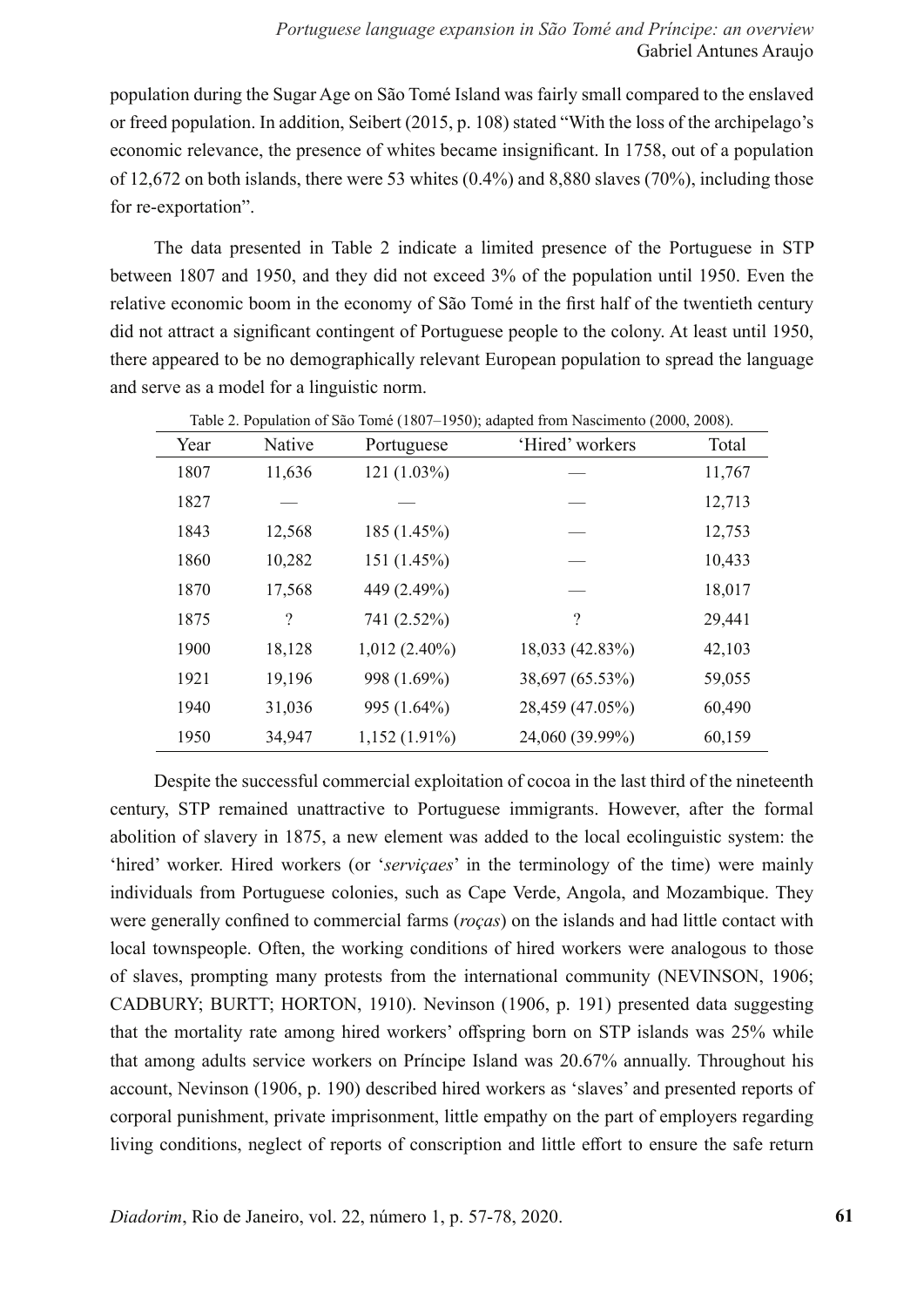of hired workers to their countries of origin. Even though slavery was nominally abolished in the nineteenth century, the workers lived in dire conditions until STP gained independence. In addition, they were barred from socialising with the local society, which, in turn, considered hired workers socially inferior (BOUCHARD, 2017).

Age-separated population data (records available from 1950; see Fig. 1) reveal that in the demographic pyramids of the 1950s and 1960s, the presence of hired workers distorted the number of STP inhabitants in the age group of 20–40 years because male service workers accounted for approximately a quarter of the total population in this period.



Fig. 1. Population pyramids of São Tomé and Príncipe in 1950, 1960 and 1970.

Source: PopulationPyramid.net based on World Bank data.

The infant mortality rate in that period was high as well, reaching 37% among children of ages less than 5 years in the 1960s (WORLD BANK, 2019). A slight improvement in sanitary conditions driven by the urbanization of several areas of STP between 1950 and 1970 under the Estado Novo government (MILHEIRO, 2012) and the explosion in fertility rates (peaking at 6.53 children per woman in 1975) led to an increase in the number of people under the age of 20 years, as can be inferred from the 1970 population pyramid (WORLD BANK, 2019). As a result of the emigration of many hired workers between 1961 and 1965 owing to a decrease in cocoa cultivation, the adult population (20–40 years) decreased significantly compared to that in the 1950 and 1960 pyramids (see population pyramid for 1970, which shows a radical change in the demographic profile). However, this emigration did not radically change the profile of the Portuguese-speaking population in the archipelago because these workers were not necessarily monolingual Portuguese speakers; the permanence of their descendants did affect the promotion of the Portuguese language in the last decades of the twentieth century, as will be shown below. Despite their high representation in the total population of STP between 1900 and 1960, as shown in Figure 1, the linguistic influences of hired workers had little impact on the promotion of the Portuguese language in the archipelago during the first half of the twentieth century.

Furthermore, Seibert showed the presence of a mestizo population in São Tomé. However, this population, amounting to 7.1% of the total population in 1950, was 're-Africanized [sic]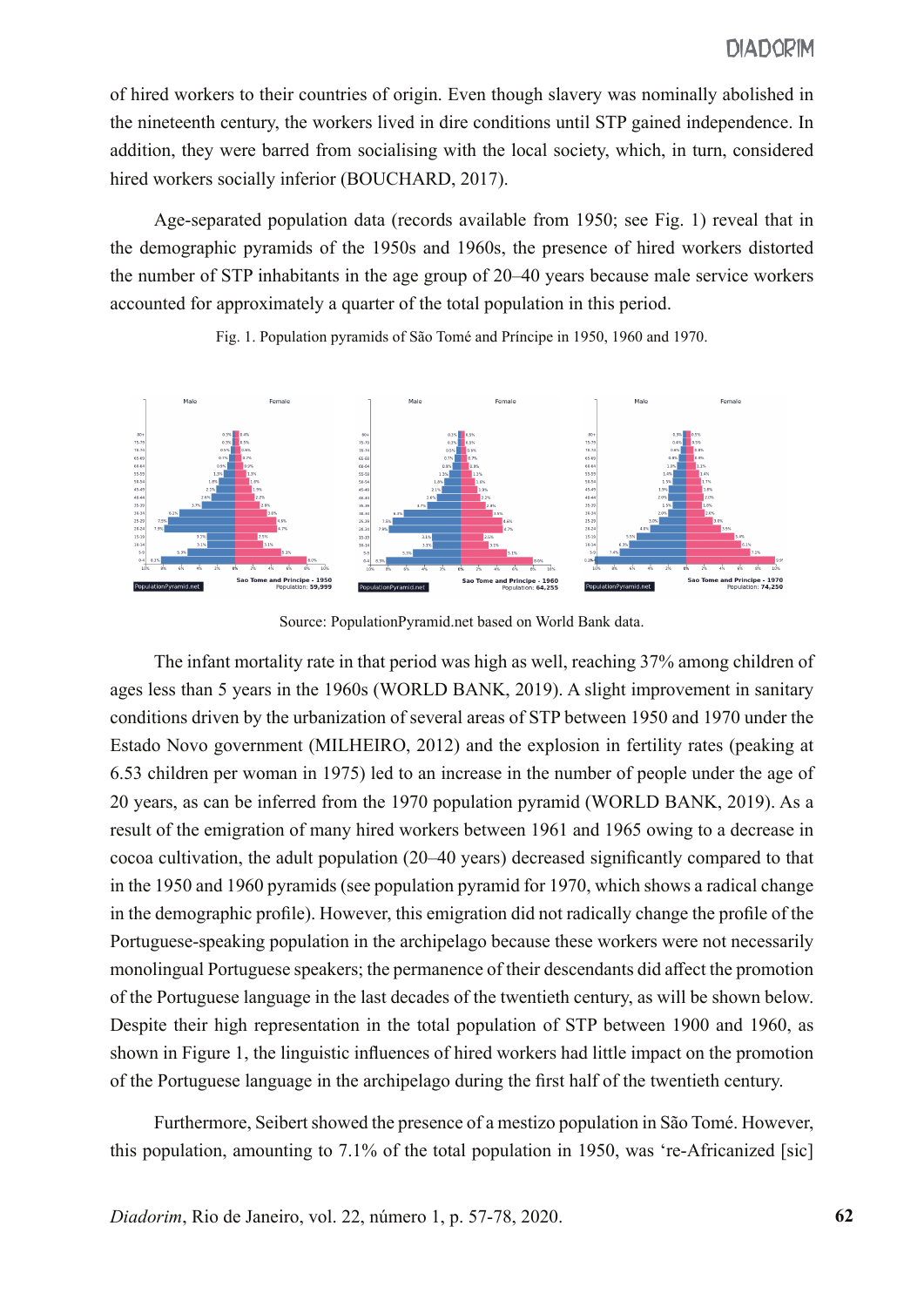over the centuries, and its European genetic heritage diluted in successive generations' (2014, p. 58-9). Conversely, Tenreiro (1961) stated that at the beginning of the nineteenth century, the preponderant element of the population was the mestizo, but Seibert (2014, p. 59-60) showed this information to be historically false and refuted by genetic studies of local populations (see THOMAS *et al*., 2002, p. 408). This distinguished São Tomé from Cape Verde, where, at the same time, "the majority of the population was mestizo and the elite was mulatto and white" (SEIBERT, 2014, p. 59). In addition, when addressing the situation in Cape Verde, Carreira (2000, p.25) postulated that a society had formed there fundamentally with "Portuguese customs, habits, behaviour and language", but "in S. Tomé, it seems, the results of racial and cultural contacts can be considered insignificant if we compare them with those affected in that archipelago [Cape Verde]". Therefore, although the population of mestizos was small, their access to certain privileges, commonly intended only for those born in Europe, ensured that the group was relatively powerful. On the one hand, if the documentation does not clarify exactly which language was spoken by the mestizo population of São Tomé, on the other hand, it is reasonable to assume by observing similar situations in the Portuguese Atlantic (cf. LUCCHESI; BAXTER; RIBEIRO, 2009) that this class of mestizos effectively spoke a restructured Portuguese alongside one or more local languages. We understand 'restructured Portuguese' as a language arising from a situation of limited access to input and little normative pressure from European Portuguese, which can be associated with changes attributable to the influences of multilingual environments and the learning as a second language by speakers of other languages, which included Santome and Kabuverdianu (ISO 639-3: KEA). The influence and prestige associated with speaking the language of the group to which the mestizos aspired to belong cannot be disregarded either. Thus, given that the native mestizo Portuguese-speaking population remained at 8% and the European Portuguese population at 2%, until the middle of the twentieth century, approximately 10% of the population potentially spoke Portuguese in a multilingual environment (CARREIRA 2000; SEIBERT, 2014).

However, STP's declaration of political independence in 1975, the decree by the new socialist regime to collectivize the fields and the consequent increase in migration from farms to towns created opportunities for mestizo and Tonga descendants to spread Portuguese. These opportunities can only be understood with the help of data on urbanization processes in STP.

### **Urbanization, schooling, media and the role of elites**

### **Urbanization**

In 1960, STP was mainly a rural country, with 83.93% of its population living in the countryside. By 1975, the situation had changed somewhat, but 68.36% of the population still lived outside of the towns. The factors responsible for this increase in urban population included improved living conditions and the attractiveness of the largest towns of São Tomé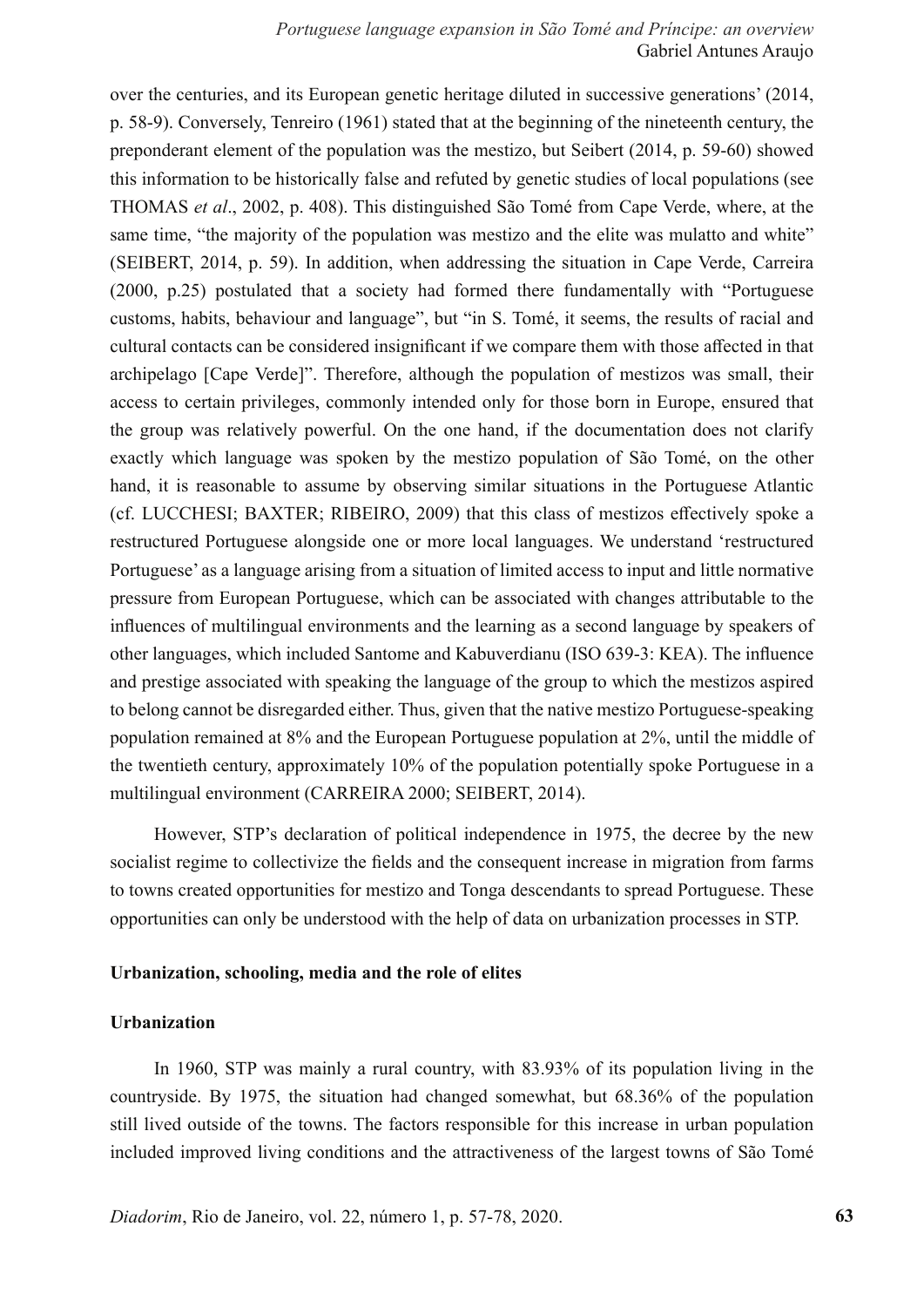and Príncipe (MILHEIRO, 2012, p. 87-115). However, as Milheiro (2012) pointed out, the Estado Novo government began promoting its São Tomé Urbanization Plan since 1951, which involved the installation of a series of urban facilities, such as primary and secondary schools, residential neighbourhoods for civil servants, a central hospital and technical offices (port captaincy, customs, jail, government palace, etc.). The construction of these facilities attracted rural labour and improved the quality of life in the towns. The D. João II National Lyceum (now the Patrice Lumumba National Lyceum) and the Customs Building (both from 1952) kickstarted this phase of development. In 1954, the Government Palace, which is the current seat of the Presidency, was expanded. In 1957, the building of the Santomean Communications Company (Companhia Sãotomense de Comunicações) was erected. The current Ministry of Defence building was constructed in 1958 to house the International Police and State Defence (MILHEIRO, 2012, p. 101). The collectivization of the fields soon promoted the collapse of the San Tomean agro-industrial system. Besides, a failed land reform forced farmers to migrate to the towns, increasing the rate of urbanization (or rural exodus) to approximately 4.5% per year on average throughout the 1980s. Finally, in 1996, at the time of democratization, the urban population (50.55%) surpassed the rural population, and it stood at 70.17% in 2015.



The importance of cocoa culture in the context of migration from the countryside to towns is crucial: post-war exports peaked at 12,172 metric tons in 1972 (KIESOW, 2017, p. 68). In 1975, STP exported 5,200<sup>5</sup> metric tons of cocoa, which was almost half the 10,000 metric tons exported in the year before independence. In 1975, approximately 3,000 Portuguese farm workers were forced to leave the country. They took with them the technical knowledge for managing all stages of production (from cocoa seedlings to foreign sales), which had dire consequences for all involved, in addition to strongly affecting cocoa production and the cocoa marketing network (KIESOW, 2017). In 1975, the government nationalized the cocoa fields.

<sup>5</sup> Cocoa export data are from Kiesow (2017).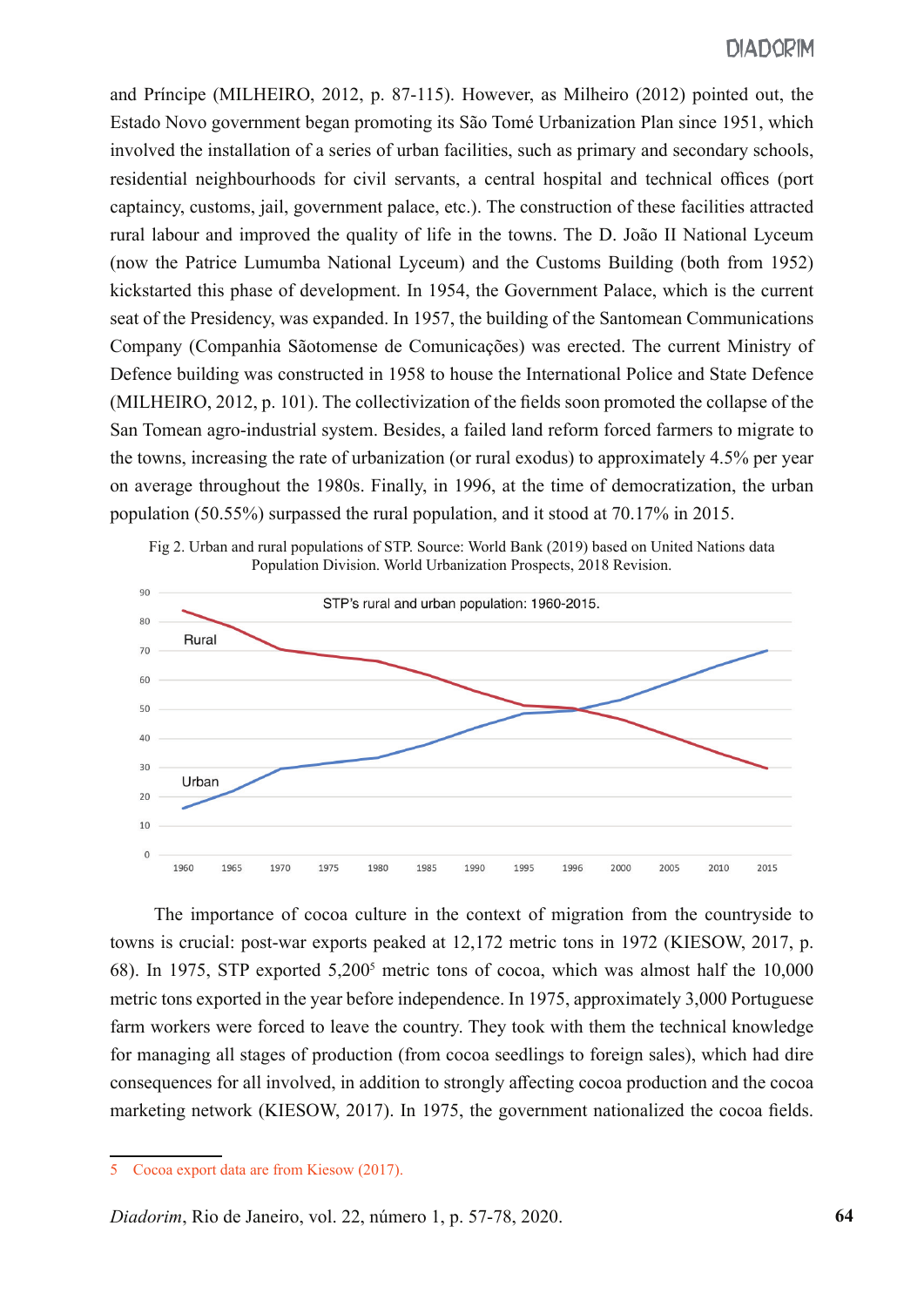Despite the initial success, production decreased to 3,750 tons in 1983 and stabilized in that range. Finally, although the land reform of the 1990s ensured the distribution of land among farmers, it did not provide the farmers (Tongas, Forros, and Cape Verdean descendants) with sufficient credit, training and equipment, which led to land abandonment and increased rural exodus. The failure of agrarian reform and the abandonment of rural properties brought to the towns the third generation of Tongas, who were once confined to the fields. Thus, the typical characteristics of the Tongas' Portuguese may have influenced the urban Portuguese vernacular in STP (see BAXTER, 2002; BOUCHARD, 2017). However, the historically low social status of the Tongas may have prevented them from exerting any influence on urban Portuguese.

## **Schooling**

Given that schools constitute one of the main vehicles for the promotion of an official language, the STP state endorsed Portuguese through schooling. Santome, Lung'Ie and Angolar are recognized as 'national languages' but not as official languages. In this sense, the construction of schools supported the diffusion of only the Portuguese language in STP (PONTÍFICE, 2007). Although the national school system faces the problems that are typical of developing countries, the state invested 4.86% and 5.08% of the GDP in education in 2016 and 2017, respectively. Because Portuguese is the only official language, it is used in all public communications. By electing Portuguese as the official language, the state of São Tomé has helped promote a linguistic substitution over the past 45 years, which has had profound effects on the São Tomean society.

Formal education, one of the main vehicles supporting any imperial language, faced its own expansion dilemmas in Portugal. These dilemmas were accentuated after the 1960s, when the idea of democratization of education began to take hold (see SEBASTIÃO; CORREIA, 2007), universalizing *de facto* only after the fall of the dictatorship of Oliveira Salazar. For instance, in 1960, the illiteracy rate in Portugal was 40% (NUNES, 2003, p 198). If education was not universalized even in Portugal, the interest in promoting schooling at the periphery of the Empire was even more challenging. At the end of the colonial period in STP, approximately 95% of the population was illiterate (SEIBERT, 2012; WORLD BANK, 2019). However, a small group of people in São Tomé had access to education. The enrichment of some Santomeans in the golden age of the cacao industry can be noted in the presence of black and mestizo students in Lisbon and Coimbra<sup>6</sup>. However, this was not indicative of a strong education policy in STP. For example, the construction of the D. João II National Lyceum building commenced in 1952 and was completed in 1954. Subsequently, the Silva e Cunha Technical School, built in 1969, was reclassified and renamed the National Lyceum, and it was the only secondary school in STP until 2011. Thus, the first lyceum in STP appeared after more than 450 years of Portuguese

<sup>6</sup> In 1957/58, the STP had 17 university students in Portugal (Seibert, 2012, p. 285).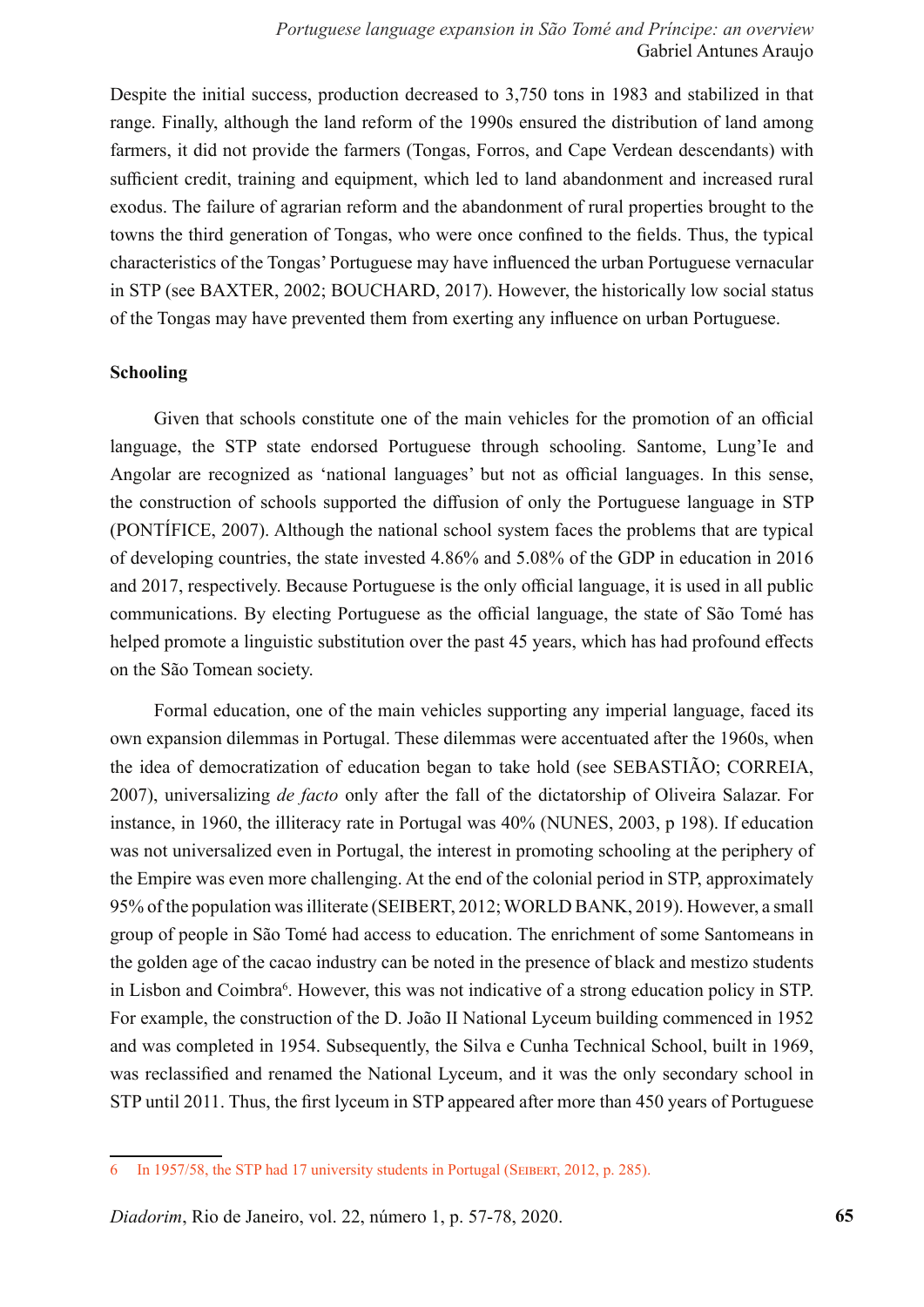colonization. The National Lyceum was built to house 600 students. In 2010, it housed 5,200 students according to Seibert (2012, p. 287). This symbolizes the precariousness of secondary education in São Tomé at the beginning of the twenty-first century. According to Seibert (2012), in 2001, only 3.6% of Santomeans had completed secondary education. However, current data reveal a change in the São Tomé school paradigm. In 2001, 37.07% of school-age children attended high school. By contrast, after 2011, 50.02% of school-age children enrolled in high school, meaning that for the first time in history, more than half of the school-age children were in school at the ideal age. In 2017, 89.71% of school-age children were enrolled in school, thus revealing a more consistent pattern of the relevance of secondary education in STP in the twenty-first century (WORD BANK, 2019).

The school system in STP generally faces problems related to teacher training and average teacher/student ratios. Moreover, the retention rate (no promotion to the next year) and dropout rate (children leaving schools) among students are high. According to INE data (2016, p. 5-53), only 19.7% of all teachers were trained in the area of pedagogy, and the teacher/student ratio in pre-school education stood at 1/80 during 2014-2016. In basic education (first to sixth grades), 29.2% of the teachers had adequate training, and the student/teacher ratio was 1/34. In secondary education (from the seventh year of schooling onwards in STP), 44% of the teachers were trained to teach, and the average teacher/student ratio was 1/50 per class. The range of classes was disparate as well: three schools offered classes only up to the seventh grade, while seven schools offered classes from the seventh grade to the ninth grade, eight schools from the seventh grade to the eighth grade, three schools from the seventh grade to the eleventh grade, and one school offered the twelfth grade. Retention rates were in the double digits: 29% in the first four years of schooling. In the ninth grade, the retention rate was 39%, with a dropout rate of 19%. Approximately 47.9% of the students reached the twelfth grade. Moreover, university education in STP is limited in scope. The first higher education institution (the STP Polytechnic Institute) was established in 1997. For this reason, many students travel abroad for higher education. The main destinations are Portugal, Brazil, Angola, Morocco, Cuba and France.

The Ministry of Education currently uses teaching materials produced in partnership with the Camões Institute and the Marquês de Valle Flôr Institute (IMVF), but cooperation with these institutions extends beyond the production of teaching materials. The *Escola+* project, for example, which is led by researchers associated with IMVF, sought to restructure secondary education in STP by training senior managers (school principals and school managers) and supervisors, reforming secondary education programmes, producing textbooks and training high school inspectors (BARRETO, 2012). Although the initial plan included the regular production of original teaching materials, financial constraints stalled the task. Moreover, there was no unanimity on the need to produce STP-specific manuals for all disciplines (BARRETO, 2012, p. 512). Divergences arose from the limitations in the theoretical formation of local educators and a lack of reflection of local needs and realities in such manuals. Regarding Portuguese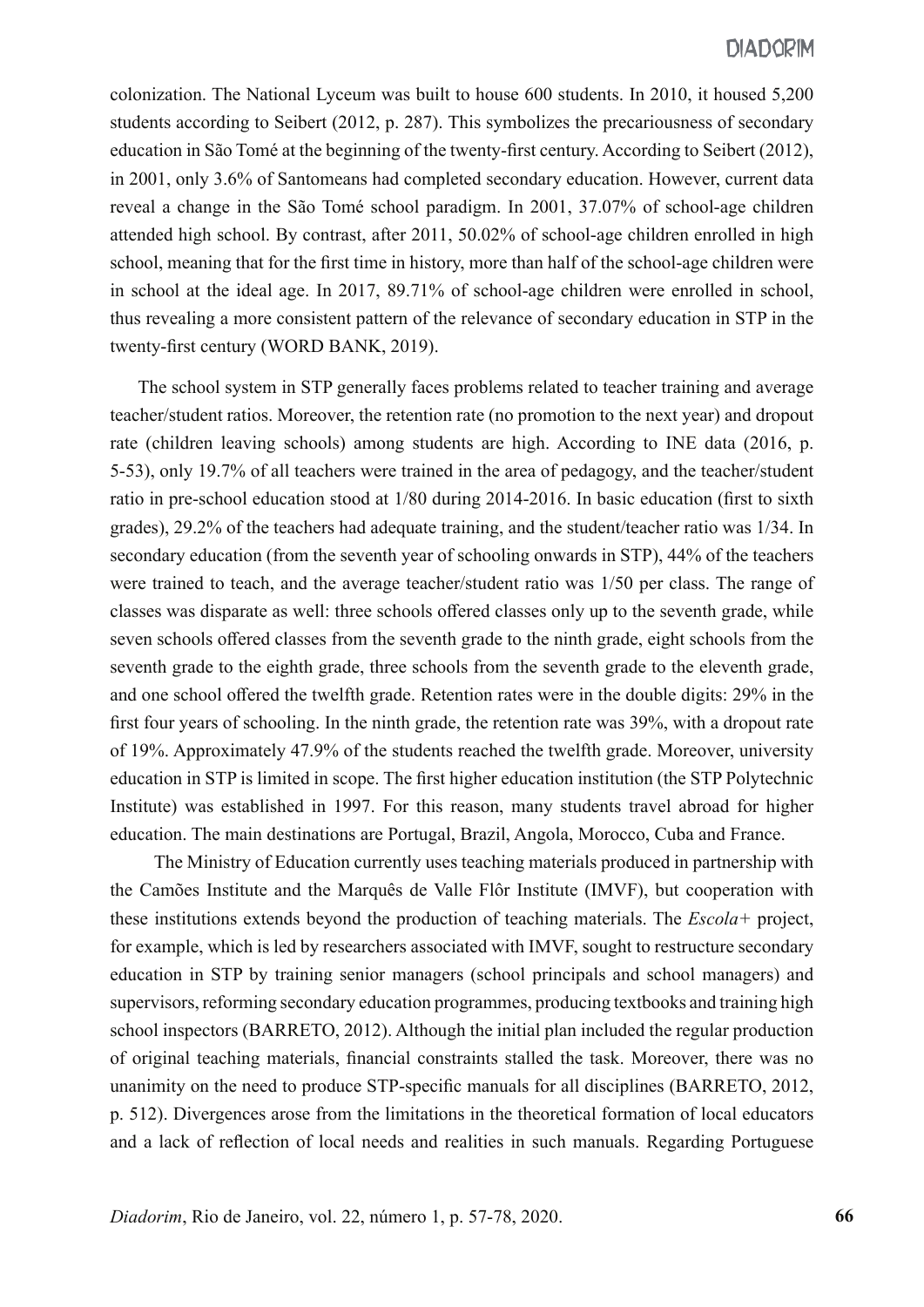teachers, for example, several teachers in São Tomé follow a Lusitanizing approach to the language, with a strong attachment to European Portuguese school standards and denial of the existence of a local standard. Although academic studies have revealed the differences between European and Santomean varieties of Portuguese, the arrival and acceptance of these studies (see GONÇALVES, 2010, 2016; BRANDÃO, 2011a, 2011b; BRANDÃO; VIEIRA, 2012; BRAGA, 2017; CHRISTOFOLETTI; ARAUJO, 2018) in the community of local teachers are diffuse and face resistance. Finally, given the small size of the market and the lack of guaranteed profit, commercial publishers prefer to sell products imported from Portugal rather than investing in the local market and relying on payments from the STP government.

The important role of the Camões Institute and the Portuguese Cooperation for the promotion of the Portuguese language in schools at all levels, including the tertiary level, should be mentioned and lauded. The Camões Institute and the Portuguese Cultural Centre operate in an integrated manner in the cities of São Tomé and Santo António do Príncipe, offering libraries with thousands of books and periodicals and hosting broad-spectrum cultural activities in Portuguese. Moreover, the Brazilian Cultural Centre, Brazilian Embassy in São Tomé and Príncipe, and Brazilian Cooperation Agency promote various activities to support the Portuguese language and the educational system in the archipelago.

## **Media**

The Portuguese-language press in STP started operations on 3 October 1857 with the publication of the *Boletim Official do Governo da Província de S. Thomé* e Príncipe (Official Bulletin of the Government of the Province of S. Thomé and Príncipe). The *Bulletin* was initially responsible for publicizing the Crown's legislation and official orders. Subsequently, it started publishing national and international news, as well as cultural content and topics of local interest, such as obituaries, police bulletins and demographic data (FONSECA, 2014).

A privately owned, independent press emerged in 1869 with the publication of *Ecuador*, ushering a period of print material focused on local trade and agriculture issues. Until the fall of the monarchy (1910), the Portuguese-language press did not provide exposure to the racial, ethnic, political and economic conflicts in STP. With the advent of the Republic, little has changed, but the mass arrival of hired workers and land issues exposed the divisions in the São Tomean society. These divisions were shyly represented in the press. The Portugueselanguage press in the Portuguese republican period in STP fed on the conflicts and collusions of three dominant groups—sometimes among the groups and sometimes between the colony and the metropolis, that is, the landowners and senior civil servants (Portuguese), elites (black or mestizo) and European traders and employees of commerce and agriculture. Although the press and its target audience were mostly Portuguese by birth or choice, the weekly newspaper *A Liberdade* sparsely published articles in Santome written by Francisco Bomfim de Jesus,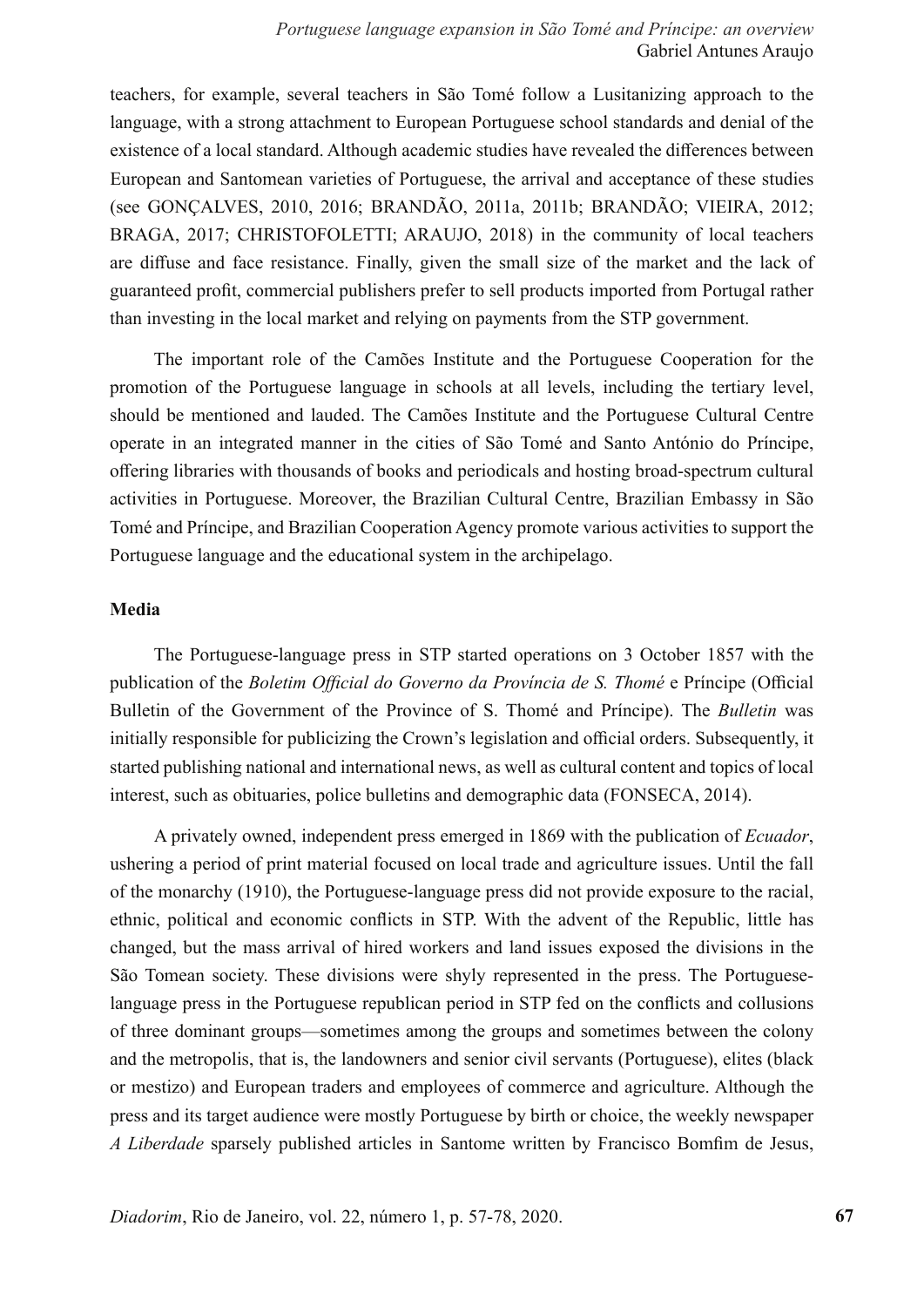the Faxiku Bêbêzawa (ARAUJO; HAGEMEIJER, 2013, p. 13). In the 1940s, his pamphlets formed a unique case of printed materials circulating in a language other than Portuguese. Additionally, between 1950 and 1966, the first Catholic newspapers—focused on religious and liturgical matters—appeared in STP, diversifying the available printed materials.

In 1977, the government created the São Tomé and Príncipe National Radio and, in the following decade, São Tomé and Príncipe Television. Both official channels broadcast programmes in Portuguese, mainly news, debates, music, soap operas (Portuguese and Brazilian) and variety shows. Most broadcasts are in the Portuguese language, except for a few Santomean folk music shows in Santome or even in Kabuverdianu. Alongside local TV, Portuguese radio and television channels (RTP, RTP Africa and RTPi) and Brazilian broadcasters offer content in Portuguese. Although the local press adopts a Lusophile bias, the transmission of Brazilian soap operas and popular music programmes has spread the Brazilian variant of Portuguese. On paid TV (cable or satellite) or on the Internet, Angolan, Brazilian and Portuguese commercial channels can be accessed by the Santomean public, thus increasing their contact with other varieties of the Portuguese language.

## **The role of local elites**

The actions of the ruling elites and the choice of Portuguese as the official language of STP are similar to the situation prevalent during the decolonization of Portuguese African territories in the Atlantic. Thus, in Guinea-Bissau, Cape Verde and Angola, although Portuguese was in fact a foreign and minority language at the time of decolonization, the ruling elites chose it as their official language (PEREIRA; VITTORIA, 2002, p. 305–6). The arguments commonly used in defence of the choice of Portuguese include the threat of local conflicts and the practicality of using an already internationalized language. The choice of Portuguese could, thus, counteract the problem of having to choose a local language in a multilingual environment, such as Angola, Guinea-Bissau and STP, which could potentially ignite conflicts among the ethnic groups who speak the languages that are not selected<sup>7</sup>. Portuguese was viewed as a desirable choice because it was not the native language of any ethnic group; however, it was, in fact, the language of a particular social group: the ruling elite. Moreover, the choice of Portuguese eliminated the need to translate textbooks, artistic, technical and scientific literature, and allowed the people access to Portuguese language users worldwide (PEREIRA; VITTORIA, 2002). Despite political independence, the elites intended to maintain the best relationship possible with Portugal. However, the elites did not usually mention the fact that Portuguese was already their vehicular language, and it would give them a head start and increase the possibility of perpetuating their power. Both the elites and their descendants had privileged access to education in Portugal and considered themselves superior to their fellow citizens in the intricate

<sup>7</sup> Cape Verde is not included in this multilingual group because there is only one other language in the territory, Kabuverdianu.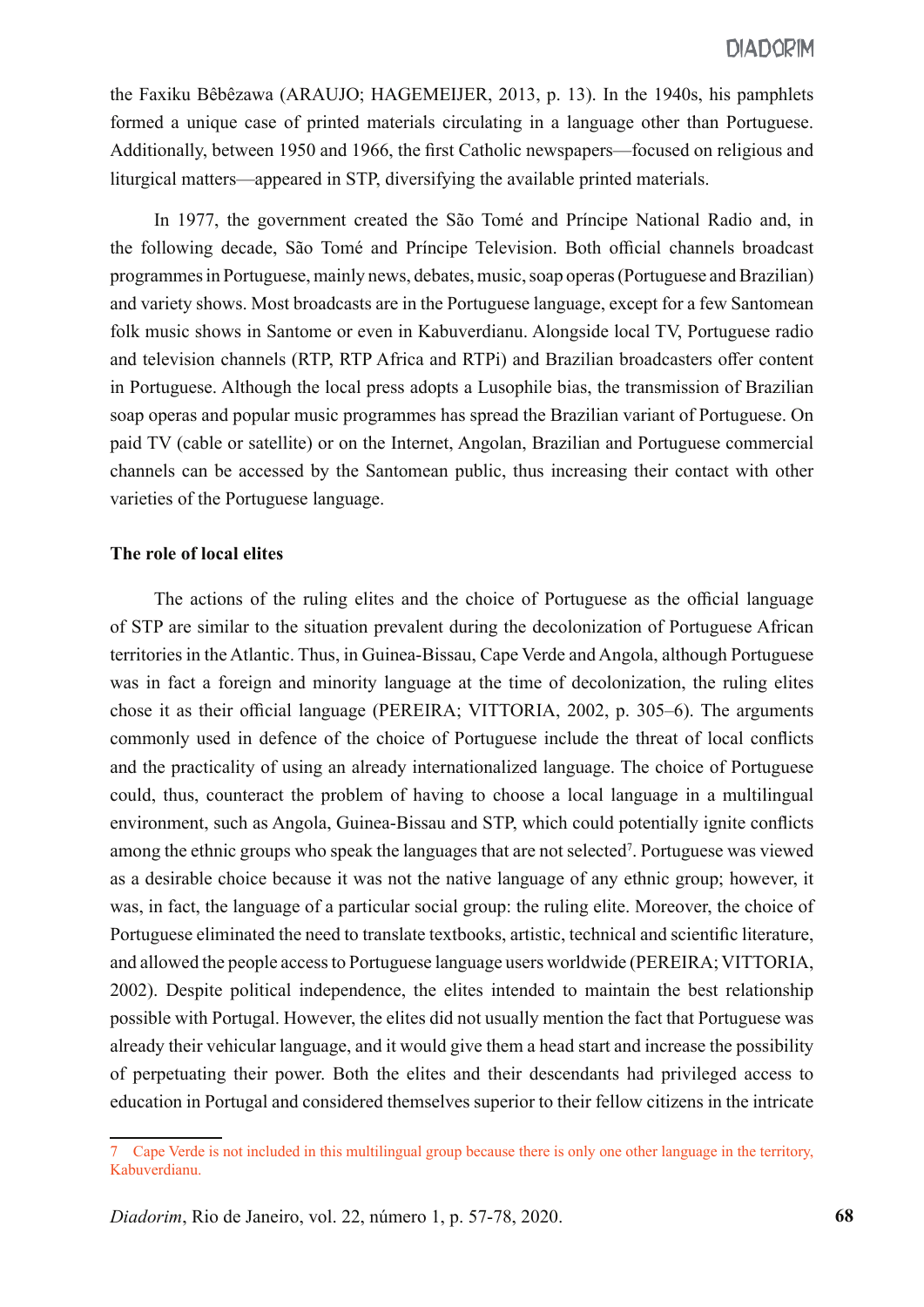local social fabric, although they themselves were marginalized by the true Portuguese elites pre-independence (BOUCHARD, 2017, 2019). Once in power, the São Tomé elite replicated this pyramidal model, expelling the European Portuguese people from the top and taking their place, while keeping the other groups, namely the monolingual Forros, descendants of hired workers, Angolares, Principenses and speakers of other African languages, at the base of the social pyramid (SEIBERT, 1999, 2001; AFONSO, 2009; BOUCHARD, 2017).

## **Analysis of demographic and linguistic census data**

Documentation related to the nature of STP's Demographic Census questionnaires is not always available. However, the census surveys conducted in 2011 are the most complete (INE 2016) in terms of the languages spoken in the country. These surveys contained the following question pertaining to the languages spoken in the territory: "What is the mother tongue of the household head"? (INE, 2016, p. 361). Possible answers or those reported by survey respondents interviews were *Portuguese*, *Forro*, *Angolar*, *Linguie* [sic], *Cape*-*Verdean* and *other* (with a blank space for the specific census taker). If the census taker strictly followed the survey questions, they could determine whether the interviewee knew the expression 'mother tongue' or had to have it explained. Table 3 presents a comparison of the 2011 census survey with the 2001, 1991 and 1981 census surveys. However, in the censuses conducted before 2011, only three possible languages were listed: Portuguese, Santome and Lung'Ie8.

| <b>Census</b> | <b>Total</b><br>population | Portuguese Santome Lung'le |                       |                     | Angolar              | Kabuverdianu         |  |
|---------------|----------------------------|----------------------------|-----------------------|---------------------|----------------------|----------------------|--|
| 1981          | 96,661                     | 60,519<br>$(62,61\%)$      | 54,387<br>(56.27%)    | 1,533<br>$(1.59\%)$ |                      |                      |  |
| 1991          | 117,504                    | 94,907<br>(80.77%)         | 69,899<br>$(59.49\%)$ | 1,558<br>$(1.33\%)$ |                      |                      |  |
| 2001          | 137,599                    | 136,085<br>$(98.9\%)$      | 99,621<br>$(72.4\%)$  | 3,302<br>$(2.4\%)$  |                      |                      |  |
| 2012          | 187,356                    | 170,309<br>$(90.9\%)$      | 62,889<br>(33.57%)    | 4,224<br>(2.25%)    | 11,413<br>$(6.09\%)$ | 14,725<br>$(7.86\%)$ |  |

Table 3. Data from national censuses reporting the languages spoken in STP (1961–2012); adapted from INE (2016).

Given that multiple responses were accepted in the answers, one should consider that in many cases, the answers may have included more than one 'mother tongue' for the household head or the census taker was able to add information to the questionnaire that might not have been previously described. Thus, an analysis of the census report (INE, 2016, p. 54) revealed a collection of information that was not limited to the 'household head', as there is in the final report accurate information about language speakers by age group. In addition, at least one

<sup>8</sup> This deletion of the country's linguistic diversity in the previous census will not be analysed here, because it is beyond the scope of this article.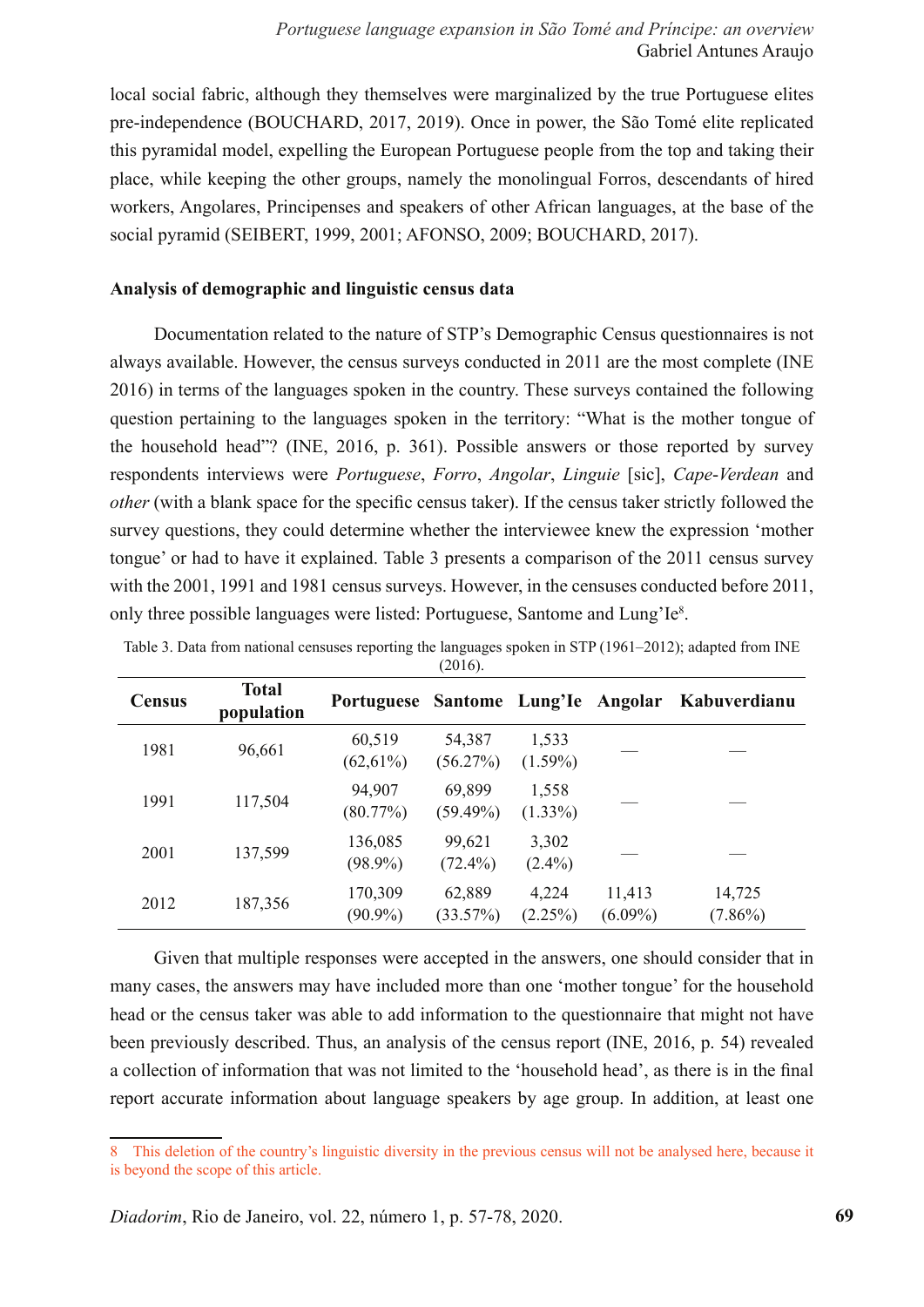language was assigned to each resident. The data revealed that in fact, more than one answer was possible, such that the census question was understood more or less as 'what languages do residents speak?' Table 4 relates the ages of the residents to the languages spoken by each ethnic group, as can be inferred from the data presented in the census (INE, 2016, p. 54), which are divided into seven groups: 1–4 years (born 2007–2011), 5–9 (born 2002–2006), 10–19 (born 1991–2001), 20–29 (born 1980–1990), 30–39 (born 1969–1979), 40–49 (born 1958–1968) and over fifty (born before 1958).

| <b>Born</b>   | <b>STP</b> | $\frac{6}{6}$                                                             | $\frac{0}{0}$ | $\frac{0}{0}$ | $\frac{0}{0}$ | $\frac{6}{6}$ | $\frac{0}{0}$ |
|---------------|------------|---------------------------------------------------------------------------|---------------|---------------|---------------|---------------|---------------|
| in            |            | Population STP Population Portuguese Santome Lung'le Angolar Kabuverdianu |               |               |               |               |               |
| $2007 - 2011$ | 27,810     | 15.92                                                                     | 91.0          | 2.6           | 0.8           | 0.1           | 1.3           |
| $2002 - 2006$ | 25,793     | 14.77                                                                     | 99.8          | 9.0           | 1.9           | 0.1           | 2.7           |
| 1991-2001     | 39,904     | 22.85                                                                     | 99.8          | 25.5          | 4.4           | 0.3           | 5.6           |
| 1980-1990     | 30,228     | 17.31                                                                     | 99.7          | 47.3          | 8.0           | 1.2           | 11.4          |
| 1969-1979     | 22,341     | 12.79                                                                     | 99.6          | 56.2          | 10.3          | 1.7           | 13.8          |
| 1958-1968     | 12,914     | 7.39                                                                      | 99.3          | 63.3          | 11.7          | 2.5           | 16            |
| Before 1958   | 15,656     | 8.96                                                                      | 97.8          | 73.3          | 13.8          | 2.7           | 14.2          |
| <b>TOTAL</b>  | 174,646    | $100\%$                                                                   | 98.4          | 36.2          | 1             | 6.6           | 8.5           |
|               |            |                                                                           | (171, 851)    | (63, 221)     | (1,746)       | (11,526)      | (14, 844)     |

Table 4. Proportion (%) of population of ages one year and more divided into age groups according to the  $\frac{1}{2}$  conclere by them; adapted from INE data (2016, p. 54).

Table 4 helps us describe the complex linguistic framework of STP, in which broad knowledge of the Portuguese language across all age ranges can be related to the abandonment of traditional languages, which implies a classic movement of 'language substitution'. Moreover, we drew four key conclusions based on the in Table 4.

1. There is a decline (considering the total value) in the percentage of people of ages 1–4 years who speak Portuguese. Thus, if 98.4% of the general population speaks or claims to speak Portuguese, it represents a decline of approximately 7.5% within this age range, meaning that 91% of the children in this age range speak Portuguese. It is already significant that nine out of ten individuals in the age range speak Portuguese, which shows the extent of spread of Portuguese among the younger strata. The decline in this age range may be related to the fact that some children from this age range may not speak a language with sufficient proficiency or may not be classified by adults as speakers of a language. Moreover, the decline can possibly be ascribed to the fact that previous censuses did not separate knowledge of language by age group. Thus, the decline may be ascribed to the fact that inhabitants of ages 1–4 years are included in the general population, but it does not necessarily mean that fewer people classify Portuguese as a language they know. Therefore, this decrease has little or no influence on the total number of speakers.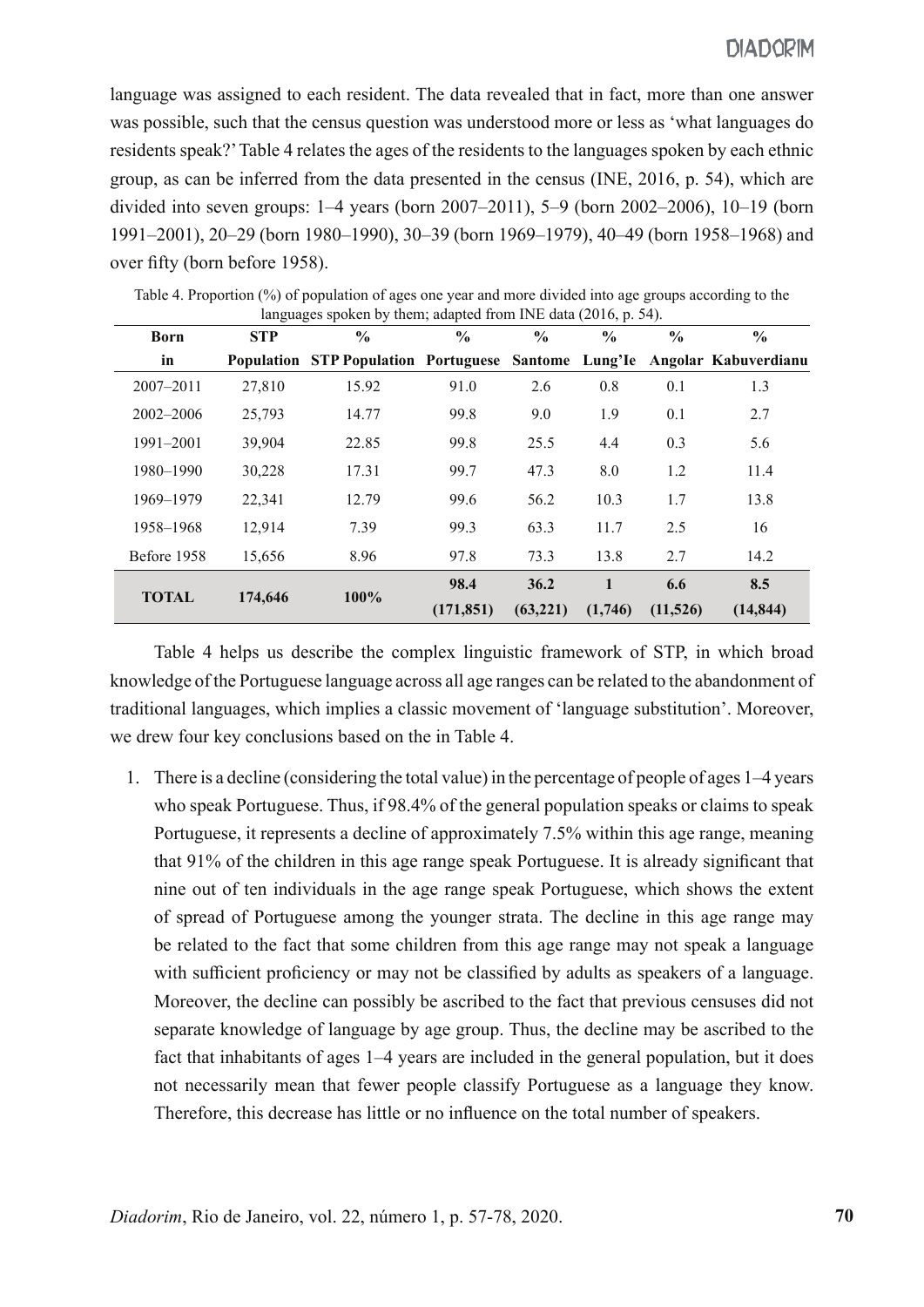- 2. Portuguese is spoken by 97.18% of the population of ages less than 20 years (in 2011, totalling 93,507 people, 53.54% of the total). That this language is spoken almost exclusively by this age group (1-20 years) comes from the cross-referencing of data with the languages most commonly spoken by the other groups, that is, 18,024 (19.28%) individuals under the age of 20 years speak languages other than Portuguese, which means that 80% of people under the age of 20 years may speak only Portuguese. One cannot rule out the fact that self-reported data might have led to the underreporting of the use of creole languages, especially among young Santomeans schooled in Portuguese. Gonçalves and Hagemeijer (2015), too, reported a decline in the number of Santome speakers.
- 3. The Santome, Kabuverdianu, Angolar and Lung'Ie languages have few speakers among the individuals of ages less than 20 years. There were 11,970 individuals (12.8%) who declared or were declared speakers of Santome, 3,293 (3.52%) of Kabuverdianu, 2,487 (2.66%) of Lung'Ie and 274 (0.29%) of Angolar. At first glance, this picture reveals a dire situation for these four languages, especially in the light of the 90,872 (97.18%) people under the age of 20 years who declared themselves Portuguese speakers. However, according to data from previous generations (discussed in the next item), presented in Table 4, the threat is proportional depending on the size of each group of speakers. If there is indeed a decline in the number of speakers of creole languages among children and among individuals of ages less than 20 years, the numbers of Angolar and Lung'Ie speakers, according to the literature, seem to be underestimated and overestimated, respectively. In the case of Angolar, Maurer (1995), Lorenzino (1998), and Araujo and Bandeira (2020) have not mentioned the phenomenon of language substitution by children. At least in villages such as São João dos Angolares, native use of the Angolar language is evident among children, and there are even a few elderly monolingual speakers, but there are thousands of young people with bilingual proficiency in Angolar and Portuguese (LORENZINO, 1998; ARAUJO, BANDEIRA, 2020), which shows that not all languages spoken in STP are affected in the same way by language loss. Eberhard *et al*. (2019) classifies the Angolar language as healthy ('vigorous' in their terminology), which is an adequate description. The Angolar population of 15,000 has not hampered its ethnolinguistic vitality, although its relative isolation from the rest of the island might have contributed to language maintenance.
- 4. As far as Lung'Ie is concerned, there is much evidence in the literature about the degree of the threat facing it and the small number of speakers under the age of 40 years (see VALKHOFF, 1966; GÜNTHER, 1973; MAURER, 2009; AGOSTINHO, 2016). It is inaccurate to state that the number of Lung'Ie speakers under the age of 40 years exceeds 3,000, as can be inferred from the data in Table 4. One of the reasons for this asymmetry between the census numbers for Angolar and Lung'Ie speakers may be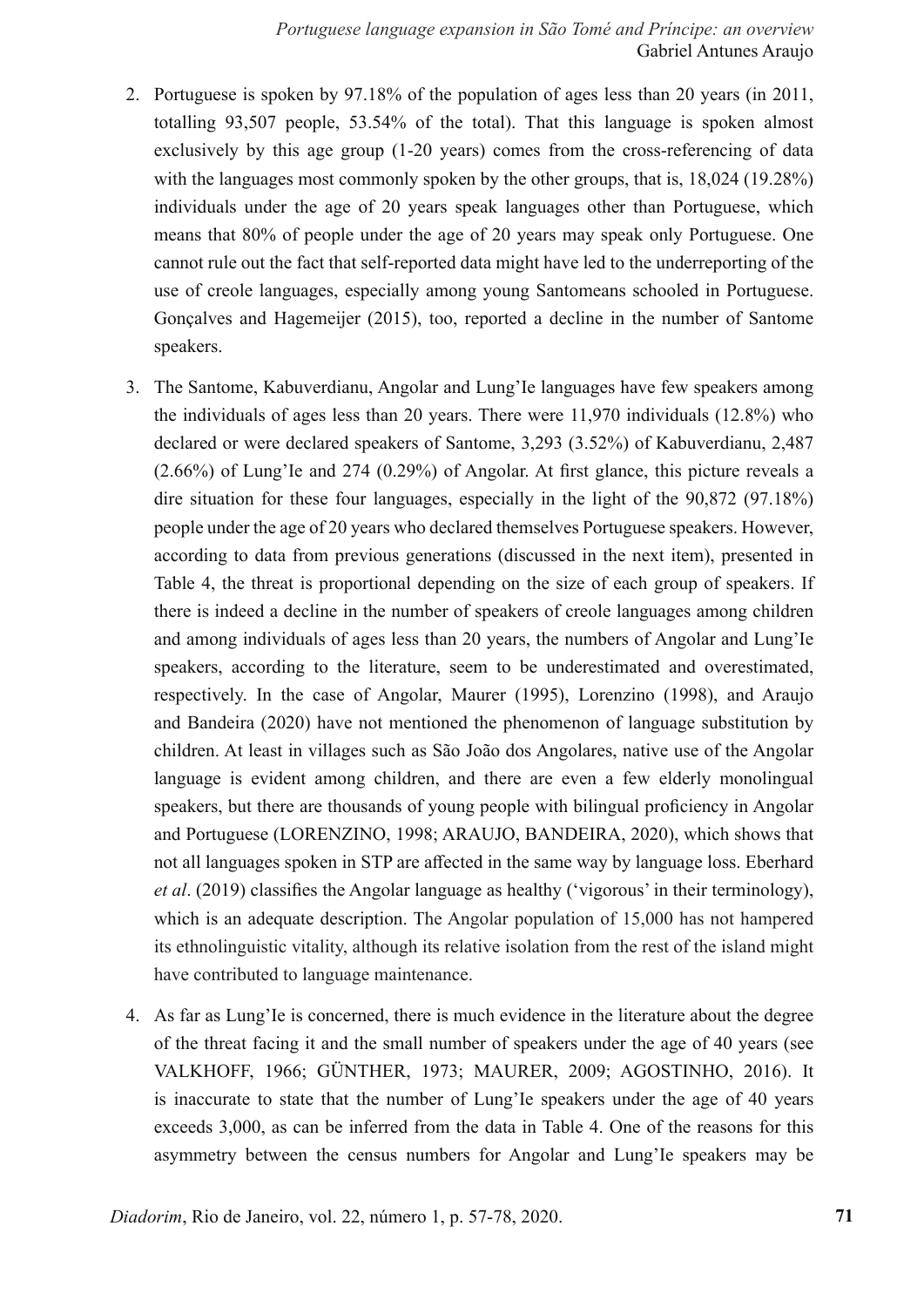## **DIADOPIM**

related to the character of the value assigned to the self-declaration on the census as an element of data collection. Censuses do not require census takers to ask for a formal language proficiency document from the respondents, and self-statements are often taken at face value. Agostinho, Bandeira and Araujo (2016, p. 604) reported the existence of a discourse supporting transmission, language teaching in schools and other opportunities for socialization among the population of the Lung'Ie ethnic group, as well as a vision for the language as a common element for the ethnic group, that is, an element of linguistic identity. The idea of belonging to the Lung'Ie language group can be found even in a popular song written by the composer Frutuoso dos Santos Luís Fernandes (Tuta): *'Ê pa no sêbê ya lung'Ie ê bilêtê no'* (It is known to all that Lung'Ie is our identity card; Agostinho, 2014, p. 337-8). In the case of the Angolar people, as well as in the cases of other ethnic groups, language-related stigma, classified as 'slang', 'dialect' or 'Creole' (the three terms are used in a prejudiced manner), have been fed not only by colonial forces but also by other ethnic groups (e.g. BOUCHARD, 2017, p. 195-6 mentioned the peer group's pejorative linguistic attitudes towards others). Therefore, a distrust of central government actions may have stimulated people within the Angolar group not to declare themselves—in front of a census taker possibly from the Forro ethnic group—as speakers of their own language, when in fact they are. Passel (2001, p. 1603-4) discussed aspects of the complexity of some issues inherent to ethnic self-declaration. In STP, the possibility of affiliation or self-declaration as a member of more than one ethnic group, when, for example, ancestors are of distinct groups, as is the case with many individuals who have Kabuverdianu and Forro ancestry, and the use of one, two or none of the languages associated with one of the ethnic groups, can create conflicts regarding language selfdeclaration.

5. The numbers of speakers of the Santome, Kabuverdianu, Angolar and Lung'Ie languages have decreased, which can be inferred from patterns of intergenerational change. This decrease indicates a shift towards a society in which Portuguese is increasingly used as the language by everyone. Moreover, the putative decrease in the number of Creole speakers may reflect a growing number of functional domains for Portuguese, where creoles are used in lesser domains. The economic outlook of São Tomé state, historical constitution of the Portuguese language in the territory, its transmission by L2 speakers in the last quarter of the twentieth century and the existence of multiple sociolinguistic norms (LUCCHESI, 2015) are challenges facing the formulation of language policies that promote national languages in STP. Bouchard (2017, 2019) addressed a few questions about identity and perception towards Portuguese and between Creole speakers.

Finally, another important factor in the diffusion of the Portuguese language in the archipelago is the increase in life expectancy from 50.45 years in 1960 to 66.51 years in 2015, and the decrease in the mortality rate before the age of 5 years from 97.10/1,000 in 1965 to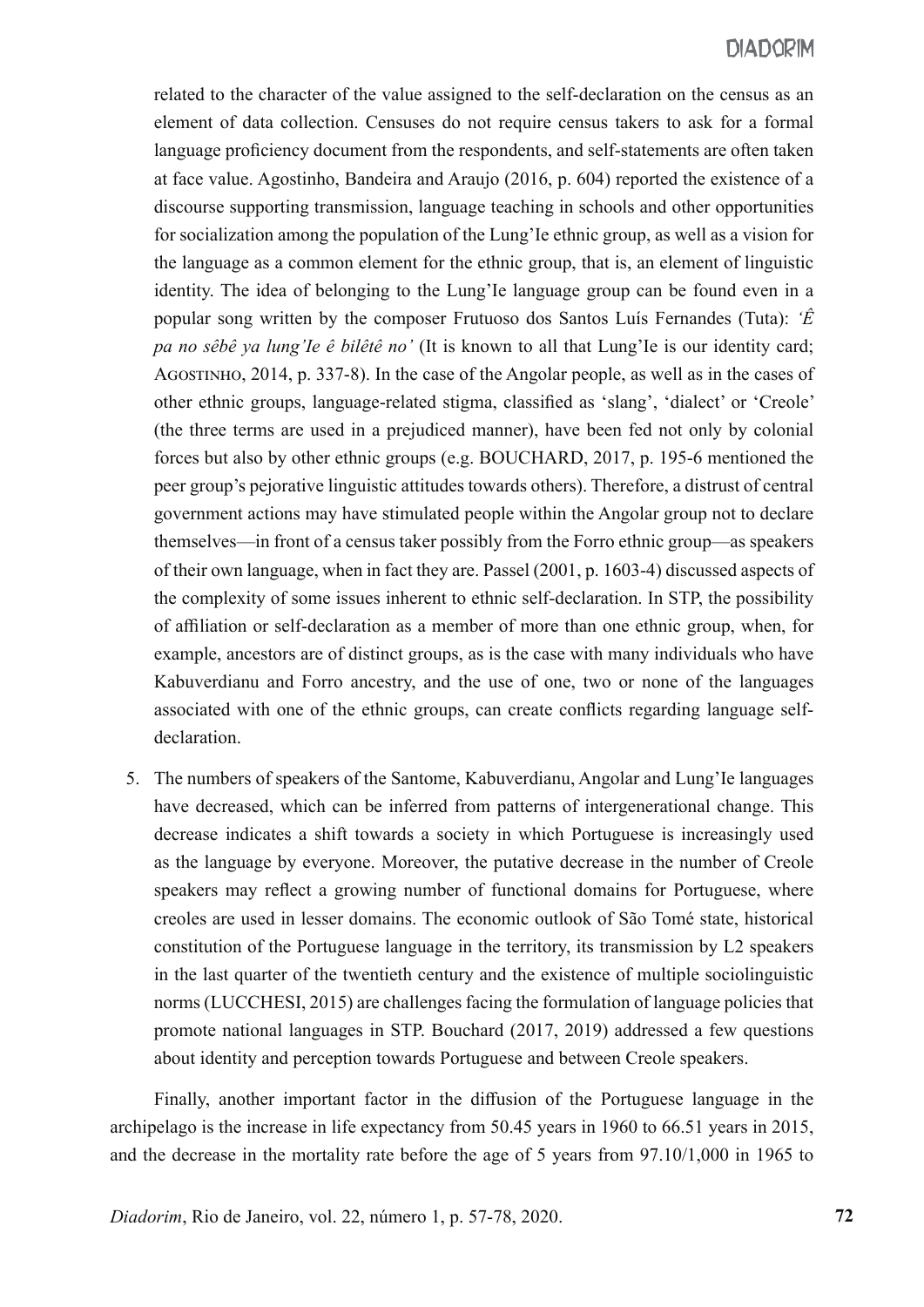47.30/1,000 in 2015 (WORLD BANK, 2019). In addition, these two factors have increased the population that is able to use and disseminate the Portuguese language, especially over the last forty years.

## **Conclusion**

Actual acts of language policy implementation by the government are relatively rare in São Tomé and Príncipe because such acts involve the consumption of scarce public resources, in addition to human resources and 'political will'. For isolated examples of effective language policies, though limited in scope, one can cite the approval of Decree 19/2013 (published on 08/14/2014 in the Official Gazette). In this decree, the government made the Unified Alphabet for Native Languages of São Tomé and Príncipe (ALUSTP) a linguistic instrument with the aim of standardizing the spellings of indigenous languages (see ARAUJO; AGOSTINHO, 2010). Simultaneously, the Government of the Autonomous Region of Principe has endeavoured to promote Lung'Ie in schools and to produce teaching materials by offering political support and indirect financial support (AGOSTINHO; BANDEIRA; ARAUJO, 2016).

The nature of the archipelago's occupation process and its economic cycles, with extensive employment of foreign labour, are the factors that have led to the framework of linguistic diversity in STP. The choice of the ruling elite to adopt Portuguese as the official language in the young republic effectively created the mechanisms for the diffusion of Portuguese and set the stage for the obsolescence of other languages. Alongside twentieth-century phenomena such as urbanization and the diffusion of mass schooling and media—associated with the socioeconomic and political prestige of Portuguese—, there is a framework of abandoning ethnic languages for Portuguese in STP. This is not the same variety as European Portuguese. However, European Portuguese proficiency is the target of the school system and the ruling elites, as can be observed in the didactic and paradigmatic materials. Batibo (2005, p. 81) wrongly stated that "The nationally dominant language is Saotomense, a Portuguese creole, which has become the commonly used language in the country. There is neither a visibly endangered language (…)".

Economic conditions of the central government (regular deficits, a foreign debt difficult to equalize, dependence on foreign cooperation and tutelage of the International Monetary Fund) limit its ability to implement public policies (IMF, 2018). Thus, all successful initiatives for development in the field of education originate from external cooperation activities. Often, STP is the target of pilot projects and investigations that result in partnerships, which are soon discontinued and replaced with new projects to evaluate what went wrong in the previous projects. The considerably high level of instability of the government does not guarantee the continuity of educational policies. When STP joined the Community of Portuguese-Speaking Countries as a founding member, it did not result in public policies to promote Portuguese by the Government of STP because the costs involved were beyond its financial means. Thus, in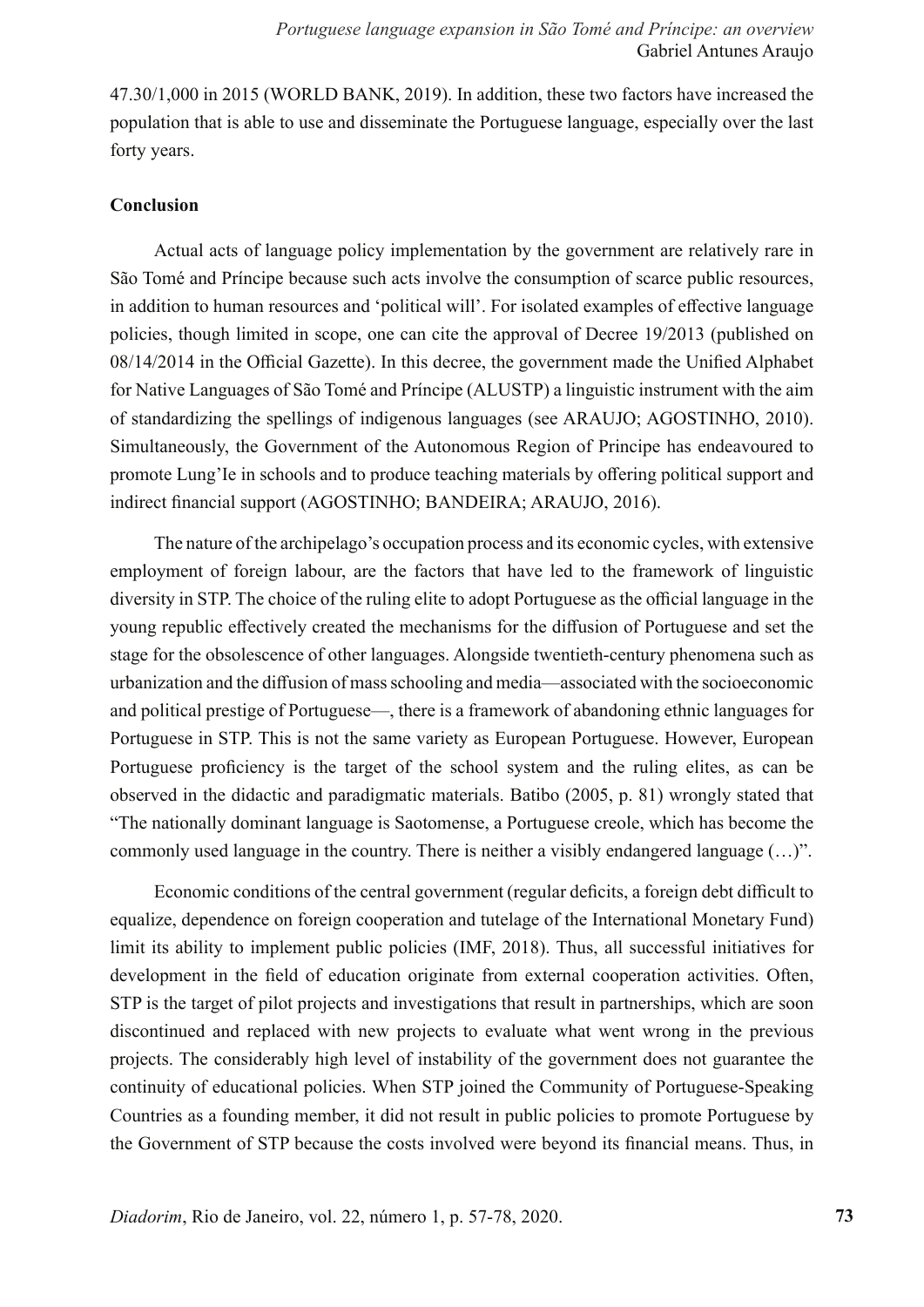terms of policies to promote the Portuguese language, the state is limited to the financing of the public-school system.

Since re-democratization (1990), Prime Minister Patrice Trovoada's government has been the only one to complete its term (11/25/2014 to 03/12/2018) without being overthrown by Parliament. Therefore, despite the goodwill of its political agents, the Government of STP has limited opportunities to implement language policies because their implementation is a minor concern given all the other problems facing the country.

## **References**

AFONSO, H. L. *Interferências linguísticas: Um contributo para o ensino da língua portuguesa em São Tomé e Príncipe.* Dissertação de mestrado, Universidade de Lisboa, 2009.

AGOSTINHO, A. L. *Fonologia e método pedagógico do lung'Ie*. Tese de doutorado, Universidade de São Paulo, 2014.

AGOSTINHO, A. L. 2016. *Fonologia do lung'Ie.* München: Lincom.

AGOSTINHO, A. L.; Bandeira, M.; Araujo, G. A. O Lung'Ie na educação escolar de São Tomé, São Tomé e Príncipe. *Trabalhos em Linguística Aplicada* 55(3): 591-618, 2016. DOI https://dx.doi.org/10.1590/010318135164183401

ARAUJO, G. A.; Agostinho, A. L. Padronização das línguas nacionais de São Tomé e Príncipe. *Língua e Instrumentos Linguísticos* 26: 49-81, 2010.

ARAUJO, G. A.; Bandeira, M. *Dicionário Angolar/Português*. São Paulo, Editora FFLCH, 2020.

ARAUJO, G. A.; Silveira, A. C.; Agostinho, A. L.; Bandeira, M.; Freitas, S. Fa d'ambô: Língua crioula de Ano Bom. *Cadernos de Estudos Linguísticos,* 55(2): 25-44, 2013. DOI: https://doi.org/10.20396/cel.v55i2.8637289

ARAUJO, G. A.; Silveira, A. C. Vogais e Ditongos no Português Vernacular de São Tomé e Príncipe. In Oliveira, Márcia; Araujo, Gabriel Antunes de (orgs). *O Português na África Atlântica*. São Paulo: Humanitas/fapesp, 2018, p. 261-296.

ARAUJO, G. A.; Hagemeijer, T. *Dicionário Livre Santome-Português.* São Paulo: Hedra Educação, 2013.

BANDEIRA, M. *Reconstrução fonológica e lexical do protocrioulo do Golfo da Guiné*. Tese de doutorado, Universidade de São Paulo, 2016.

BANDEIRA, M.; ARAUJO, G. A.; FINBOW, T. The Gulf of Guinea Proto-Creole and its Daughter Languages: from Liquid Consonants to Complex Onsets and Vowel Lengthening.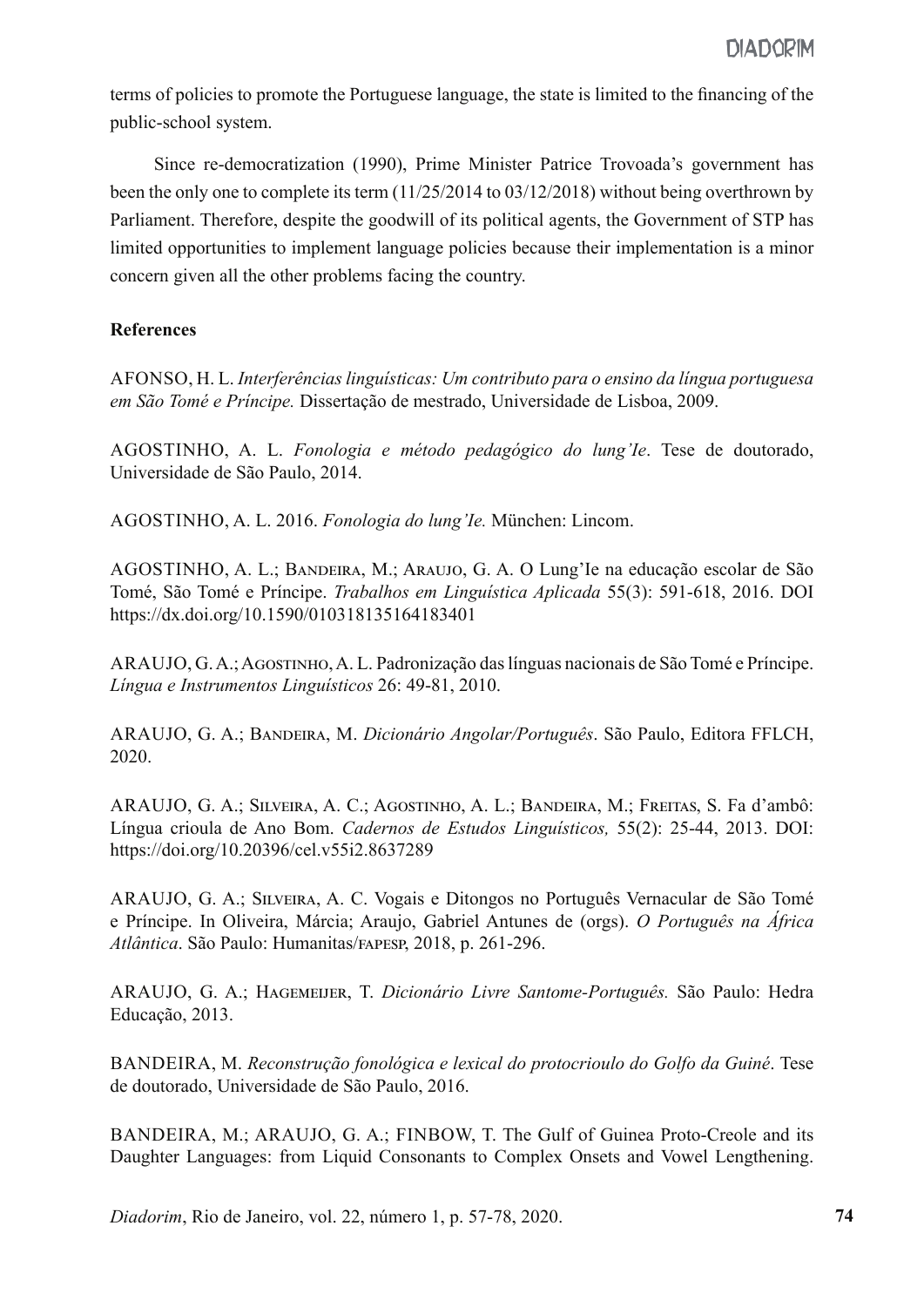Manuscrito, Universidade de São Paulo, 2019.

BARRETO, A. A reforma do ensino secundário em São Tomé e Príncipe. Apresentação do projeto Escola+. In Roque, A. C.; Seibert, G.; Marques, V. R. (orgs.). *Actas do Colóquio Internacional São Tomé e Príncipe numa perspectiva interdisciplinar, diacrónica e sincrónica*. Lisboa: ISCTE-IUL, 2012, p. 505-517.

BATIBO, Herman. *Language Decline and Death in Africa: causes, consequences and challenges.* Clevedon: Multilingual Matters Ltd, 2005.

BAXTER, A. Semicreolization? The restructured Portuguese of the Tongas of São Tomé, a consequence of L1 acquisition in a special contact situation. *Journal of Portuguese Linguistics* 1: 7-39, 2002. DOI: http://doi.org/10.5334/jpl.47

BAXTER, A. O português dos Tongas de São Tomé. In: Oliveira, Márcia Santos Duarte; Araujo, Gabriel Antunes de (orgs). *O Português na África Atlântica*. São Paulo: Humanitas/ fapesp, 2018, p. 297-321.

BOUCHARD, M. *Linguistic variation and change in the Portuguese of São Tomé*. PhD Thesis, New York University, 2017.

BOUCHARD, M. Language Shift from Forro to Portuguese: Language Ideologies and the Symbolic Power of Portuguese on São Tomé Island. *Lingua* 228, 102712, 2019. Doi:10.1016/j. lingua.2019.06.013.

BRAGA, G. *Prosódia do português de São Tomé: o contorno entoacional das sentenças declarativas neutras*. Dissertação de mestrado, Universidade de São Paulo, 2017.

BRANDÃO, S. F. Concordância nominal em duas variedades do português: convergências e divergências. *Veredas* 15(1): 164-178, 2011a.

BRANDÃO, S. F. Concordância nominal na variedade urbana do português falado em São Tomé. *Ciências Humanas e Sociais em Revista* 33(1): 31-42, 2011b.

BRANDÃO, S. F.; Vieira, S. R. Concordância nominal e verbal: contribuições para o debate sobre o estatuto da variação em três variedades urbanas do português. *Alfa: Revista de Linguística* 56(3): 1035-1064, 2012. DOI: https://dx.doi.org/10.1590/S1981-57942012000300013

CADBURY, W. A.; BURTT, J.; HORTON, W. *Labour in Portuguese West Africa*. G. Routledge and sons: New York, 1910.

CARREIRA, A. *Cabo Verde: formação e extinção de uma sociedade escravocrata (1460- 1878)*. Praia: Instituto de Promoção Cultural, 2000.

EBERHARD, D. M.; Simons, G. F.; Fennig; C. D. (eds.). *Ethnologue: Languages of the*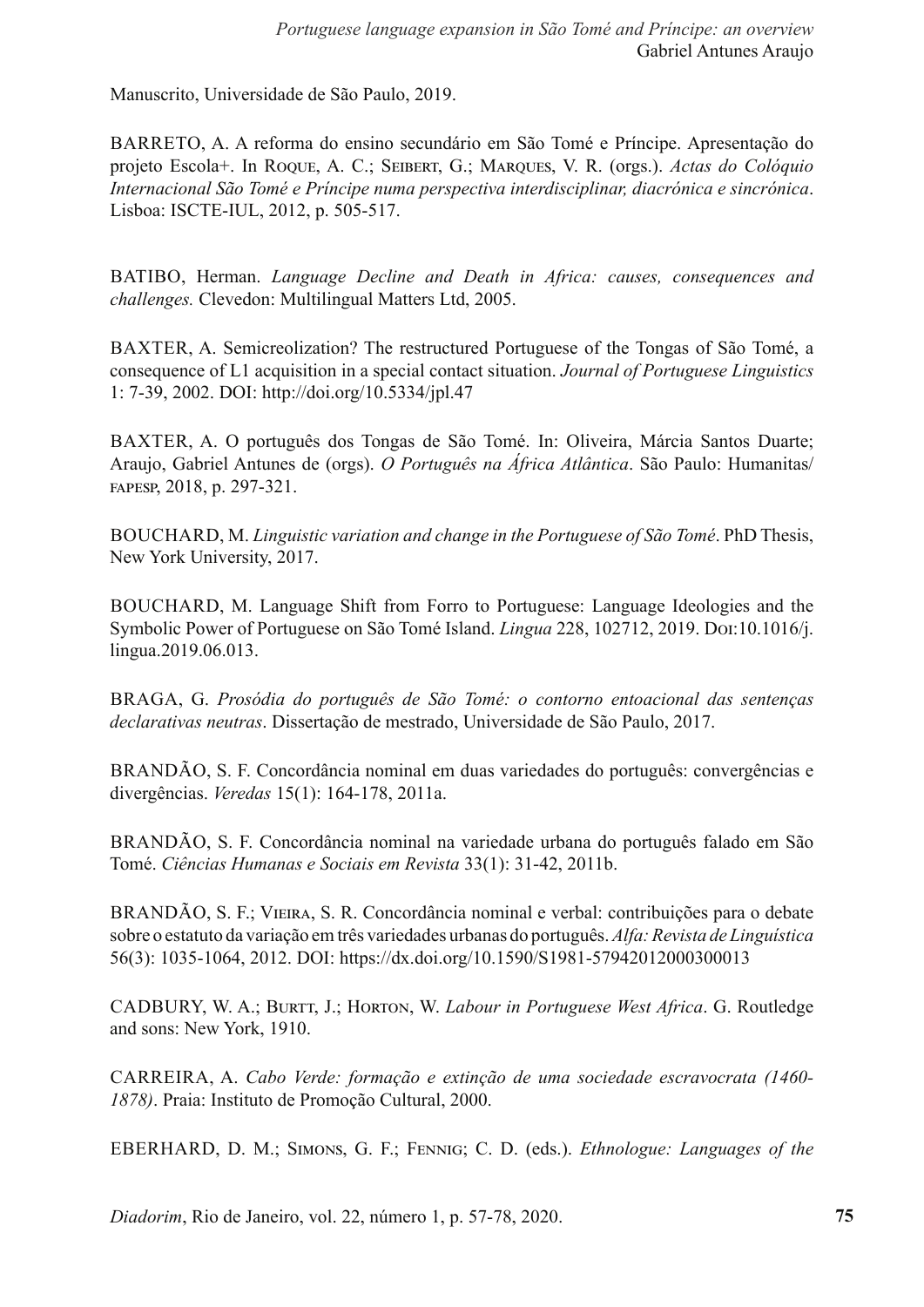*World.* Twenty-second edition. Dallas, Texas: SIL International, 2019. Online version: http:// www.ethnologue.com

EYZAGUIRE, P. *Small farmers and Estates in São Tomé, West Africa*. PhD. Dissertation. Yale University, 1986.

EYZAGUIRE, P. Competing systems of land tenure in an African plantation society. In: Downs, R.; Reyna, S. (eds.). *Land and society in contemporary Africa*. Hannover: United Press of New England, 1988, p. 340-361.

FERRAZ, L. I. *The Creole of S. Thomé.* Johannesburg: Witwatersrand University Press, 1979.

FONSECA, I. A. A imprensa e o império colonial em São Tomé e Príncipe (1857-1974). *Comunicação Pública* [Online] 9(16), 2014. DOI : 10.4000/cp.842

GARFIELD, R. *A History of São Tomé Islands, 1470-1655: The Key to Guinea.* San Francisco: Mellen Research University Press, 1992.

GONÇALVES, R. *Propriedades de subcategorização verbal no português de São Tomé.*  Dissertação de Mestrado, Universidade de Lisboa, 2010.

GONÇALVES, R. *Construções ditransitivas no Português de São Tomé*. Tese de doutorado, Universidade de Lisboa, 2016.

GONÇALVES, R.; HAGEMEJIER, T. O português num contexto multilíngue: o caso de São Tomé e Príncipe. *Revista Científica da UEM: Série ciências sociais*, 1 (1), pp 87-107, 2015.

GÜNTHER, W. *Das portugiesische Kreolisch der Jlha do Príncipe*. Marbourg: Im Selbstverlag, 1973.

IMF. *Country Report: Democratic Republic of São Tomé and Príncipe,* 2018*.* Disponível em https://www.imf.org/en/Publications/CR/Issues/2018/08/02/Democratic-Republic-of-So-Tomand-Princpe-2018-Article-IV-Consultation-Fifth-Review-Under-46149

INE (Instituto Nacional de Estatística). *Inquérito aos Indicadores Múltiplos 2014 de São Tomé e Príncipe, Relatório Final*. São Tomé, São Tomé e Príncipe, 2016.

KIESOW, S. Cocoa Culture on São Tomé and Príncipe: The Rise and Fall of Cocoa on the Islands in the Nineteenth and Twentieth Centuries. *Agricultural History* 91(1): 55-77, 2017. DOI:10.3098/ah.2017.091.1.55

LORENZINO, G. *The Angolar Creole Portuguese of São Tomé (West Africa): its grammar and sociolinguistic history*. Munich: Lincom Europa, 1998.

LUCCHESI, D. *Língua e Sociedade Partidas: a polarização sociolinguística do Brasil*. São Paulo: Contexto, 2015.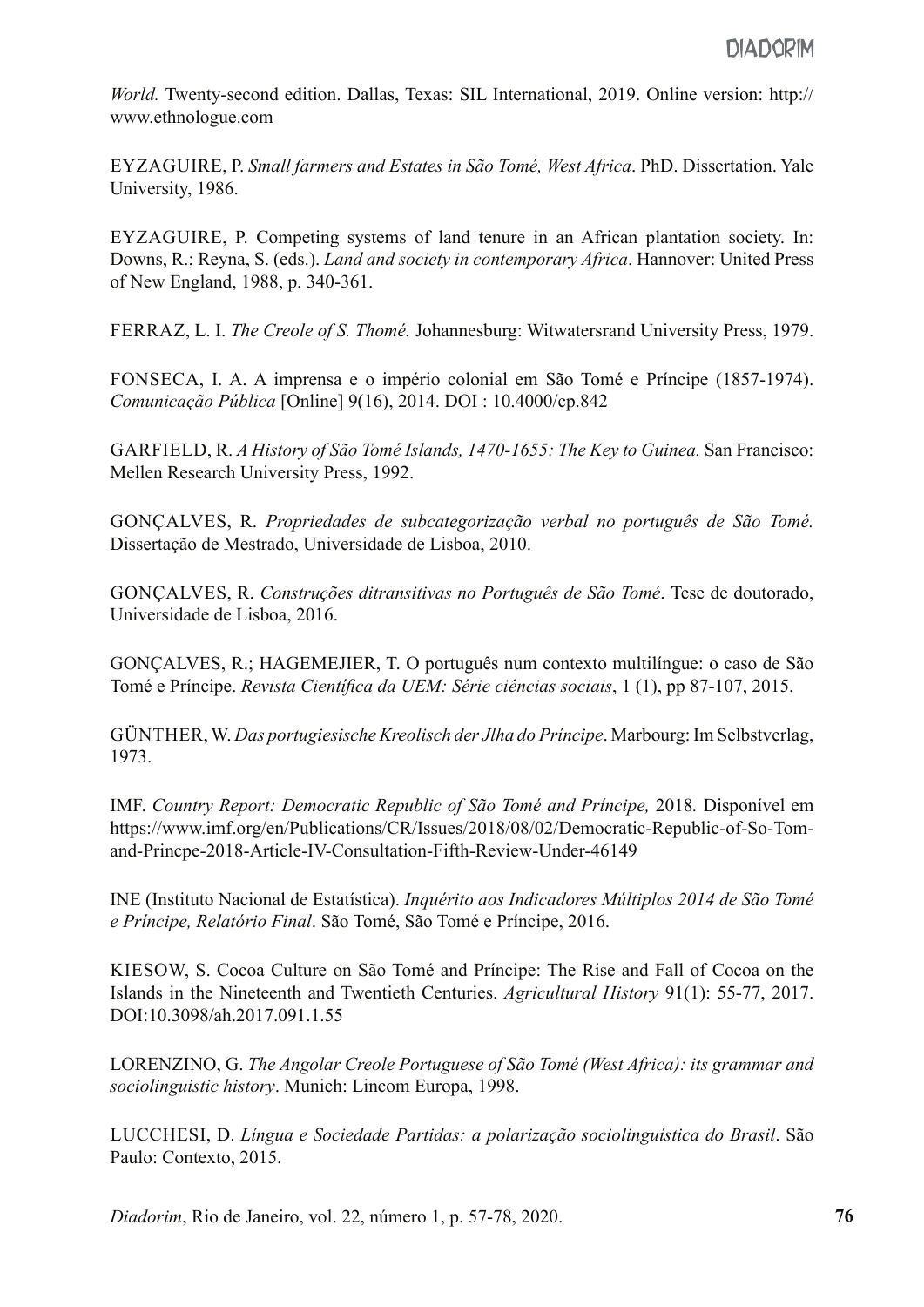LUCCHESI, D.; BAXTER, A.; RIBEIRO, I. *O português afro-brasileiro.* Salvador: EDUFBA, 2009.

MAURER, P. *L'angolar: Un créole afro-portugais parlé à São Tomé*. Hamburg: Helmut Buske Verlag, 1995.

MAURER, P. *Principense (Lung'Ie): Grammar, texts, and vocabulary of the Afro-Portuguese Creole of the island of Príncipe, Gulf of Guinea.* London: Battlebridge, 2009.

MILHEIRO, A. V. São Tomé e Príncipe e o trabalho do Gabinete de Urbanização Colonial (1944-1974). In Roque, A. C.; Seibert, G.; Marques, V. R. (orgs.). *Actas do Colóquio Internacional São Tomé e Príncipe numa perspectiva interdisciplinar, diacrónica e sincrónica*. Lisboa: ISCTE-IUL*,* 2012, p. 87-127.

NASCIMENTO, A. *Relações de poder e quotidiano nas roças de S. Tomé e Príncipe: de finais de oitocentos a meados do presente século*. Tese Doutoramento, Universidade Nova de Lisboa, 2000.

NASCIMENTO, A. *Atlas da lusofonia: São Tomé e Príncipe*. Lisboa: Prefácio, 2008.

NEGREIROS, A. L. A. *História ethnographica da Ilha de São Thomé.* Lisboa: Antiga Casa Bertrand/José Bastos, 1895.

NEVINSON, H. W. *A modern slavery*. London/New York. Harper & Brothers, 1906.

NUNES, A. B. Education and Economy Growth in Portugal: A Simple Regression Approach. *Estudos de Economia* 13 (2): 181-205, 1993.

PASSEL, J. S. Censuses: Demographic Issues. In SMELSER, Neil J. & PAUL B. Baltes. *International Encyclopedia of the Social & Behavioral Sciences*, 1599-1605, 2001. DOI: https://doi.org/10.1016/B0-08-043076-7/00399-5

PEREIRA, A. A.; VITTORIA, P. A luta pela descolonização e as experiências de alfabetização na Guiné-Bissau: Amilcar Cabral e Paulo Freire. *Estudos Históricos (Rio de Janeiro)*, *25*(50), 291-311, 2012. DOI: https://dx.doi.org/10.1590/S0103-21862012000200002

PONTÍFICE, F. Ensino/aprendizagem do português em contexto plurilingue africano: Os grandes desafios. O caso de São Tomé e Príncipe. In Dolores Álvarez et al. (org.), *Actas do Colóquio Internacional sobre ensino/aprendizagem do francês e do português no contexto plurilingue africano*. Paris: Union Latine, 2007, 99-105.

ROUGÉ, J-L. Les langues des Tonga. In: D'Andrade, E.; Kihm, A. (eds.). *Actas do colóquio sobre crioulos de base lexical portuguesa.* Lisboa: Colibri, 1992, p. 171-176.

SEBASTIÃO, J.; CORREIA, S. V. A democratização do ensino em Portugal. In: Viegas, José Manuel Leite; Carreiras, Helena; Malamud, Andrés (orgs). *Portugal no contexto europeu,*